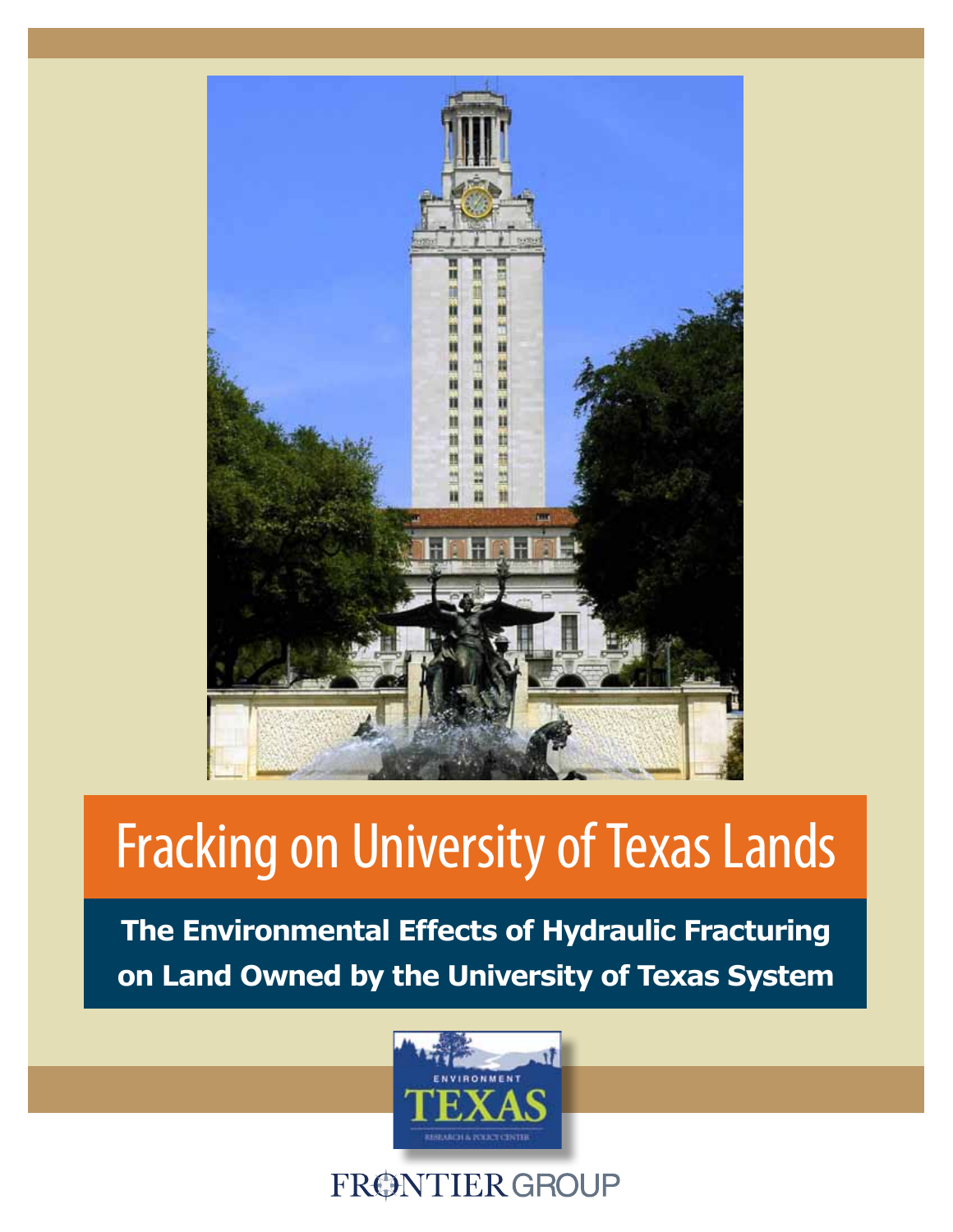## **Fracking on University of Texas Lands**

**The Environmental Effects of Hydraulic Fracturing on Land Owned by the University of Texas System**



## FRØNTIER GROUP

## Written by:

## Jeff Inglis, Frontier Group

Luke Metzger, Environment Texas Research & Policy Center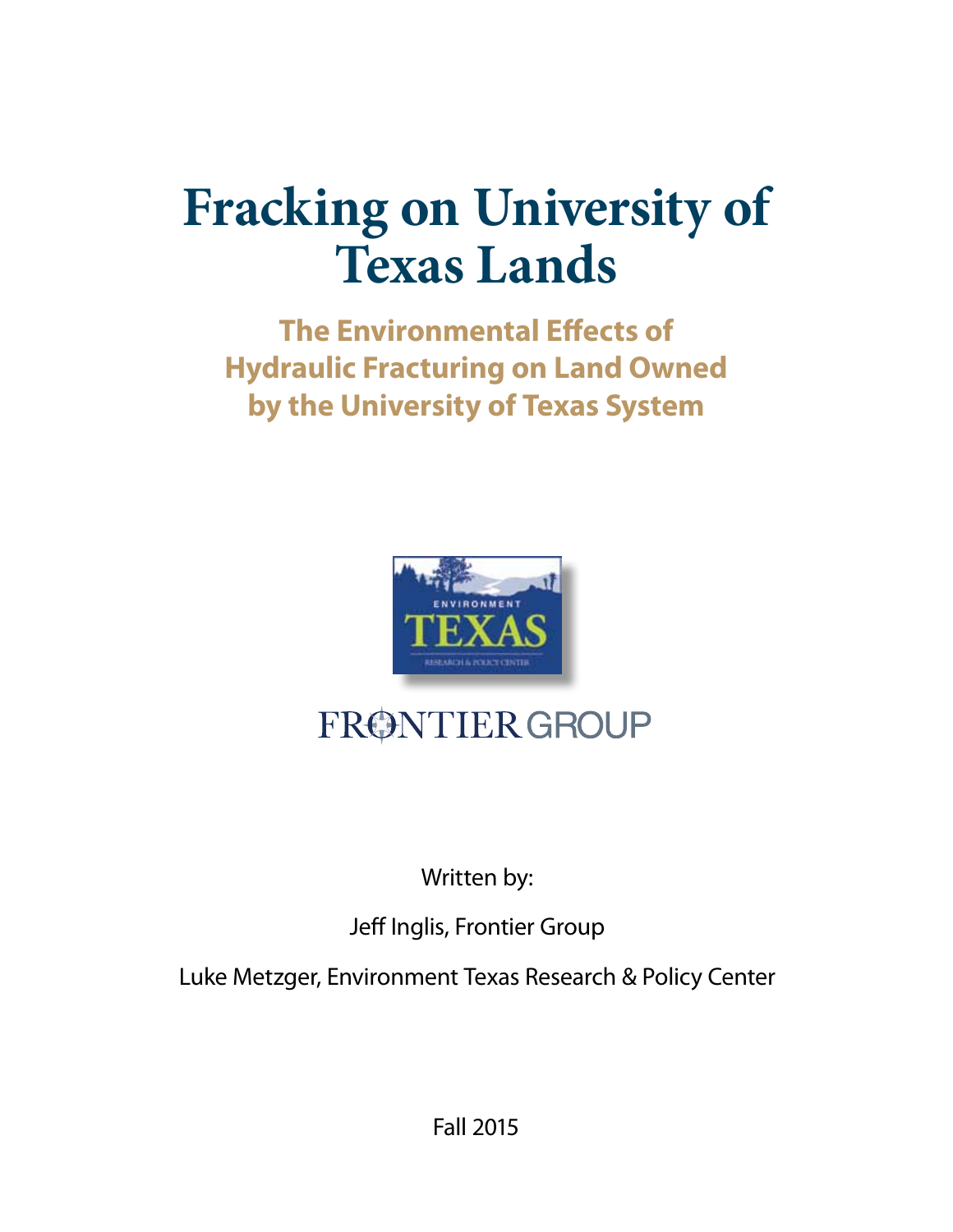# **Acknowledgments**

The authors wish to thank Cyrus Reed, Conservation Director of the Lone Star Chapter of the Sierra Club; David "Brook" Lenker, Director of FracTracker Alliance; and John Amos, President, and David Manthos, Communications Director, of SkyTruth, for their review and comments. Thanks also to Tony Dutzik, Elizabeth Ridlington and Gideon Weissman of Frontier Group for editorial support. Frontier Group also thanks ESRI for making possible the ArcGIS analysis conducted in this report.

© 2015 Environment Texas Research & Policy Center



Environment Texas Research & Policy Center is a 501(c)(3) organization. We are dedicated to protecting our air, water and open spaces. We investigate problems, craft solutions, educate the public and decision-makers, and help the public make their voices heard in local, state and national debates over the quality of our en-

vironment and our lives. For more information about Environment Texas Research & Policy Center or for additional copies of this report, please visit www.environmenttexascenter.org.

## FRØNTIER GROUP

Frontier Group provides information and ideas to help citizens build a cleaner, healthier, fairer and more democratic America. We address issues that will define our nation's course in the 21<sup>st</sup> century – from fracking to solar energy, global warming to transportation, clean water to clean elections. Our experts and writers deliver timely research and analysis that is accessible to the public, applying insights gleaned from a variety of disciplines to arrive at new ideas for solving pressing problems. For more information about Frontier Group, please visit www.frontiergroup.org.

Layout: To the Point Publications, ToThePointPublications.com

Cover photo: Marsha Miller, University of Texas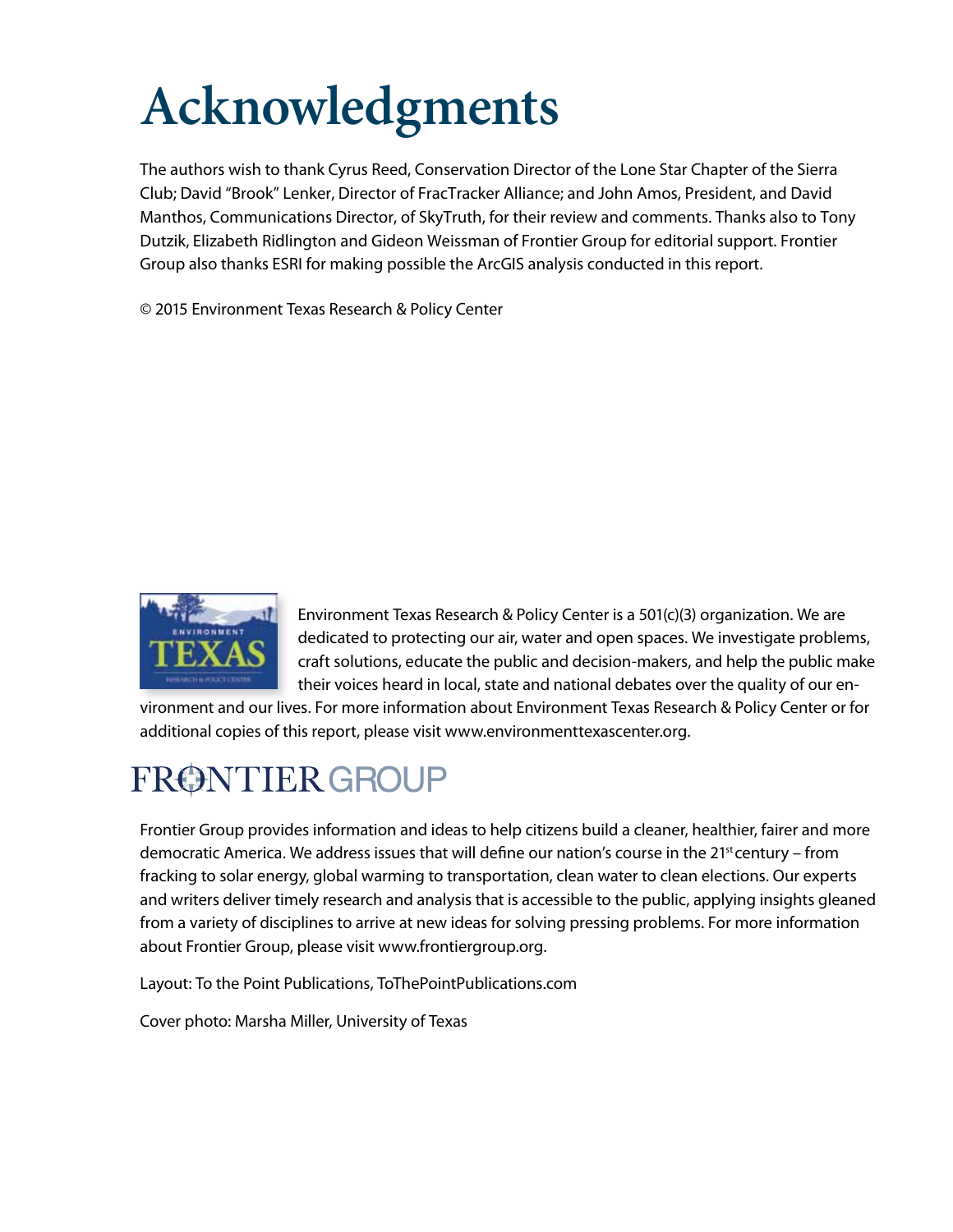## **Table of Contents**

| Fracking on University Lands Endangers the Environment and the Public  12     |
|-------------------------------------------------------------------------------|
| The UT Board of Regents Is Responsible for Management of University Lands. 12 |
|                                                                               |
|                                                                               |
| Fracking Chemicals Used on University Land Are Dangerous. 15                  |
| Spills on University Land Pollute the Land and Groundwater. 15                |
| Fracking on University Land Contributes to Global Warming. 15                 |
|                                                                               |
| Fracking on University Land Endangers Vulnerable Wildlife  16                 |
|                                                                               |
|                                                                               |
|                                                                               |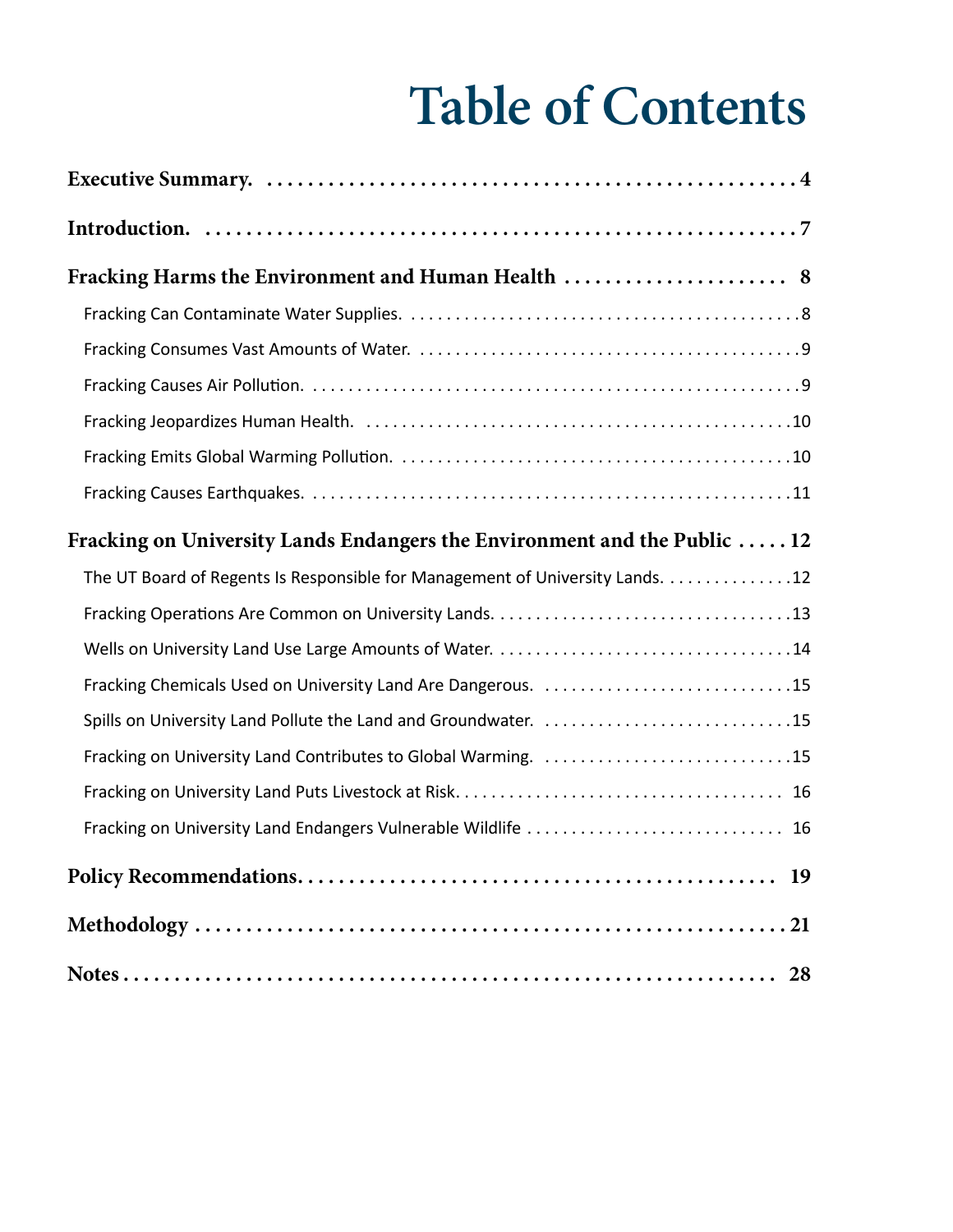## **Executive Summary**

Since 2005, oil and gas companies have<br>4,350 wells on West Texas land owned<br>University of Texas. Of those wells, 95 p<br>have been subject to high-volume hydraulic ince 2005, oil and gas companies have drilled 4,350 wells on West Texas land owned by the University of Texas. Of those wells, 95 percent fracturing, or "fracking." Fracking threatens the environment and human health by consuming vast amounts of water, introducing toxic chemicals into our air and water, and damaging natural landscapes.

As the state's flagship educational institution and a significant landholder, the University of Texas has a particular responsibility to protect the environment, Texas' special places and public health. Fracking should not occur anywhere. But if fracking is to occur on University of Texas lands, **the university must at least act immediately to eliminate the worst industry practices and safeguard the environment and public health.**

#### **As many as 4,132 wells drilled on universityowned land since 2005 have been subject to high-volume hydraulic fracturing.**

- All of those fracked wells are in rural West Texas. The university owns 2.1 million acres in 19 counties in the area, most of which are above the oil- and gas-rich Permian Basin.
- More than half of university land in West Texas is leased to the oil and gas industry.
- Andrews County alone has seen 2,051 wells drilled on university land since 2005, nearly half of all such wells statewide. Crockett County has

the second-most wells (557) drilled since 2005 on university-owned land; Reagan County has the third-most, with 486. (See Table ES-1.)

• These counties are home to important natural areas and untainted stretches of the Pecos River that provide habitat for migratory birds and numerous endangered species.

#### **Table ES-1. Wells Drilled On University of Texas Land, 2005-2015, by County**

| <b>County</b> | <b>Wells Drilled</b> |
|---------------|----------------------|
| Andrews       | 2,051                |
| Crockett      | 557                  |
| Reagan        | 486                  |
| Upton         | 266                  |
| Crane         | 226                  |
| Martin        | 206                  |
| Ward          | 145                  |
| Schleicher    | 86                   |
| Ector         | 85                   |
| Irion         | 82                   |
| Loving        | 63                   |
| Winkler       | 48                   |
| Pecos         | 27                   |
| Gaines        | 14                   |
| Terrell       | 5                    |
| Dawson        | $\overline{2}$       |
| Culberson     | 1                    |
| <b>Total</b>  | 4,350                |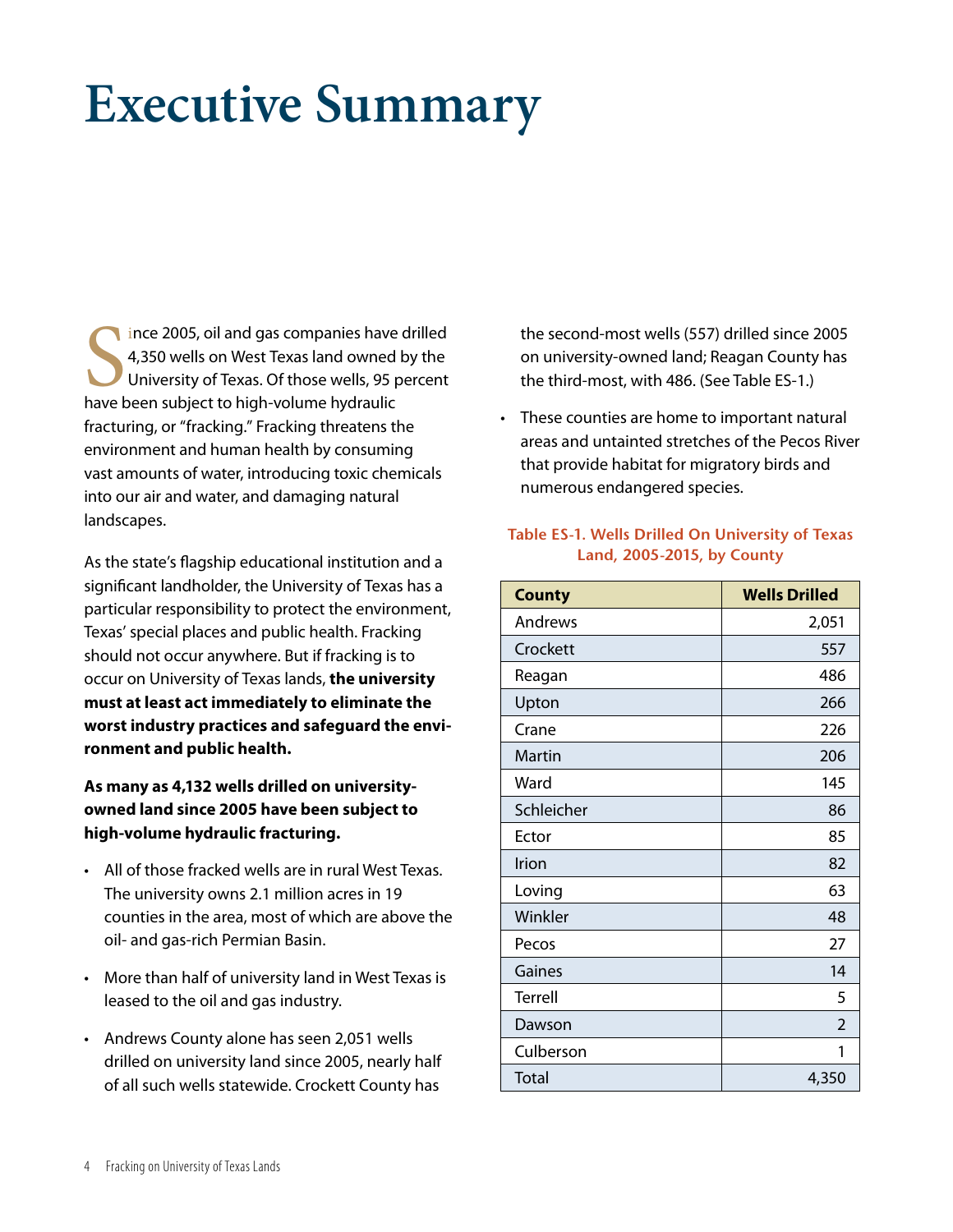

#### **Figure ES-1. Wells Drilled on University-Owned Lands, 2005-2015**

#### **Oil and gas drilling on university lands put pressure on water supplies.**

- These wells used at least 6 billion gallons of water between February 2012 and December 2014.
- During the recently ended four-year drought, officials pressed residents across the state to cut back on water use, while wells on universityowned land consumed increasing amounts of water every year.

#### **University-owned land and the groundwater beneath it have been polluted by oil and gas extraction.**

- • At least 1.6 million gallons of pollutants have spilled into soil and groundwater from wells located on university land since 2008.
- Cleanups are not yet complete at five of those spill locations. The effort can take many years: At least one 2008 spill and another from 2009 were not yet cleaned up as of March 2015. Ground-

water has been contaminated by oil and related pollutants in at least 13 locations on universityowned lands.

#### **Fracking on university land has required the use of vast quantities of toxic chemicals known to harm human health. Wells drilled on University of Texas land from 2005 to 2015 used at least:**

- • 92.5 million pounds of hydrochloric acid, a caustic acid that can contaminate water;
- • 8.5 million pounds of methanol, which is suspected to cause birth defects;
- • More than 7.8 million pounds of chemicals that were not specifically identified or were only labeled as trade secrets, meaning their health and environmental effects cannot be determined;
- More than 166.8 million pounds of other chemicals and substances of varying toxicity.

#### **Fracking on university land produces emissions that contribute to global warming.**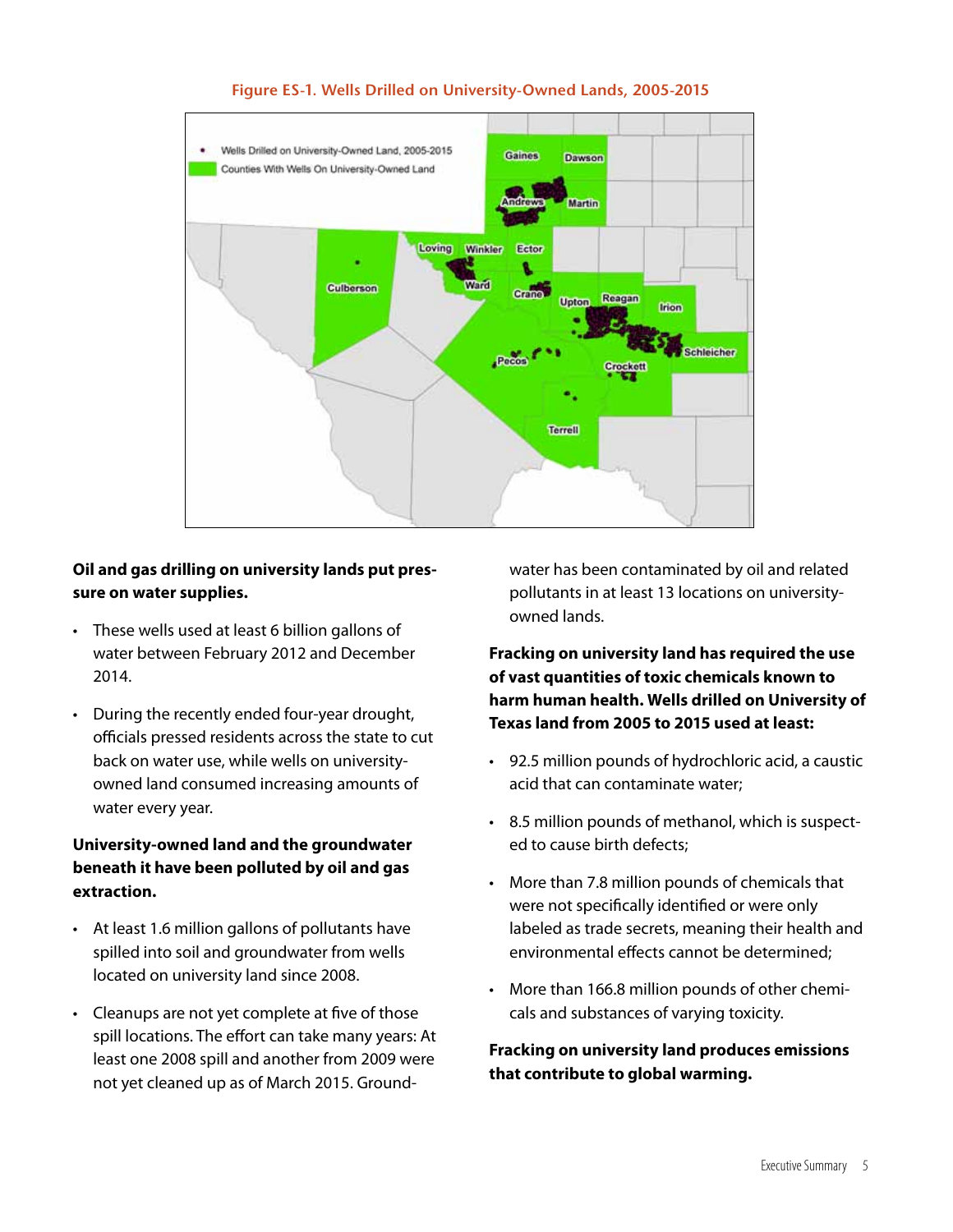- Methane, which is a global warming pollutant 34 times more powerful than carbon dioxide, is released at multiple steps during fracking, including during hydraulic fracturing and well completion, and in the processing and transport of gas to end users.
- • Completing the 4,132 fracked wells on university-owned land released methane equivalent to between 244,000 and 7 million metric tons of carbon dioxide, according to two different methods of estimating methane emissions. That is as much as is emitted by between 50,000 and 1.5 million cars in a year of driving.

**Fracking is so dangerous to the environment and human health that it should not occur anywhere. If the University of Texas continues to allow fracking on its land, the university should at least end the worst practices and take immediate steps to protect the public. Specifically, the university should:** 

- • Prohibit drilling on lands with special environmental value, such as Diablo Plateau, the Pecos River watershed, and all land that is habitat for migratory birds and endangered or threatened species.
- • Write strong environmental protections into the leases the university signs with oil and gas companies. Those protections should include:
	- Reducing pollution risks by banning toxic chemicals and strictly limiting emissions at well, storage and transmission sites, including wastewater holding locations;
	- Adopting best practices from other states to further prevent pollution;
- º Requiring operators to meet aggressive water use reduction goals and to recycle wastewater;
- Setting strong clean air standards that minimize methane leakage and prevent toxic air pollution, including minimizing the use of flaring and venting;
- Mandating the strongest standards for well siting, design, construction and operation;
- º Reducing earthquake risk by restricting fracking operations in known areas of seismic activity and requiring pre- and post-fracking monitoring for seismic activity;
- Requiring advance notice of fracking operations be provided to nearby landowners, groundwater districts and municipal and county officials;
- Requiring annual reporting on the disposal of produced water, flowback, drill cuttings and other waste materials generated by fracking on university-owned lands, to be compiled into a university-issued annual report;
- Requiring pre- and post-drilling monitoring of groundwater and nearby surface waters to identify contaminants and their sources.

In addition, the university should, in keeping with its mission as an educational institution, collect and make available to the public more complete data on fracking, including water usage and chemicals involved, enabling Texans to understand the full extent of the harm that fracking causes to our environment and health.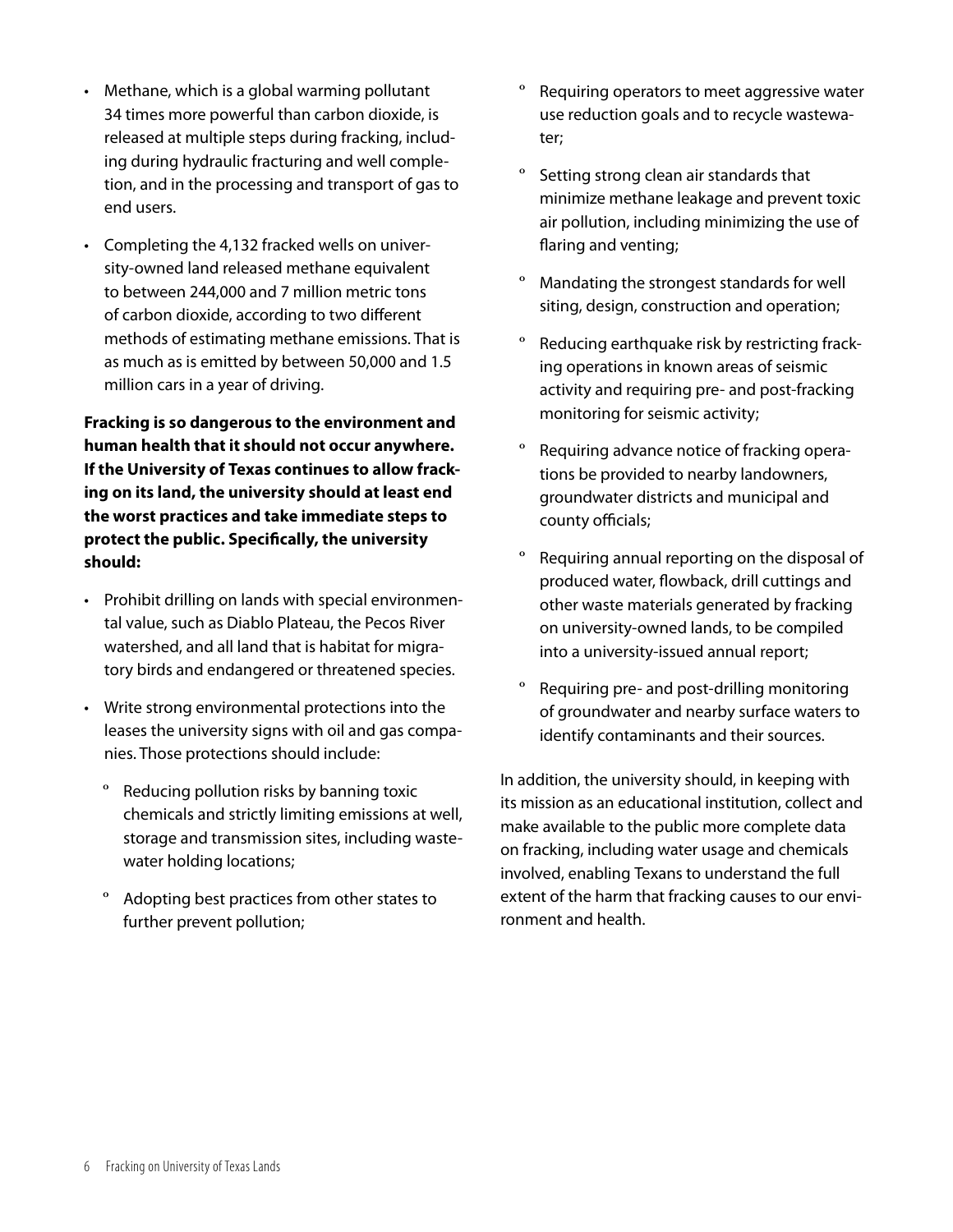## **Introduction**

The very first well drilled on University of<br>Texas-owned land, outside the small runcity of Big Lake, in Reagan County, starte<br>producing way back in 1923. Texas-owned land, outside the small rural city of Big Lake, in Reagan County, started producing way back in 1923.

That well, Santa Rita No. 1, didn't just produce oil, but it also brought up salt water from deep underground. The salt wastewater was stored in surface ponds, which leaked into the surrounding environment and onto lands that had once been used for grazing livestock. $1$  By the 1960s, 11 square miles  $$ more than 7,000 acres – of the former pastureland had been rendered barren.<sup>2</sup>

That one well was the first of thousands drilled on millions of acres of West Texas land set aside by the state government as a form of an endowment to provide revenue for the state's public universities.<sup>3</sup>

Today, nearly a century after the first well was drilled, oil and gas production continues on land owned by the University of Texas. The introduction of high-volume hydraulic fracturing (also called "fracking") has led to new threats to the environment and public health from those wells.

Fracking of thousands of wells on universityowned land in recent years has consumed enormous quantities of water, introduced vast amounts of toxic chemicals into the environment, and threatened land that is valuable to the environment and wildlife. This report documents the extent of fracking on university lands and demonstrates the need for stronger measures to protect the public and the environment.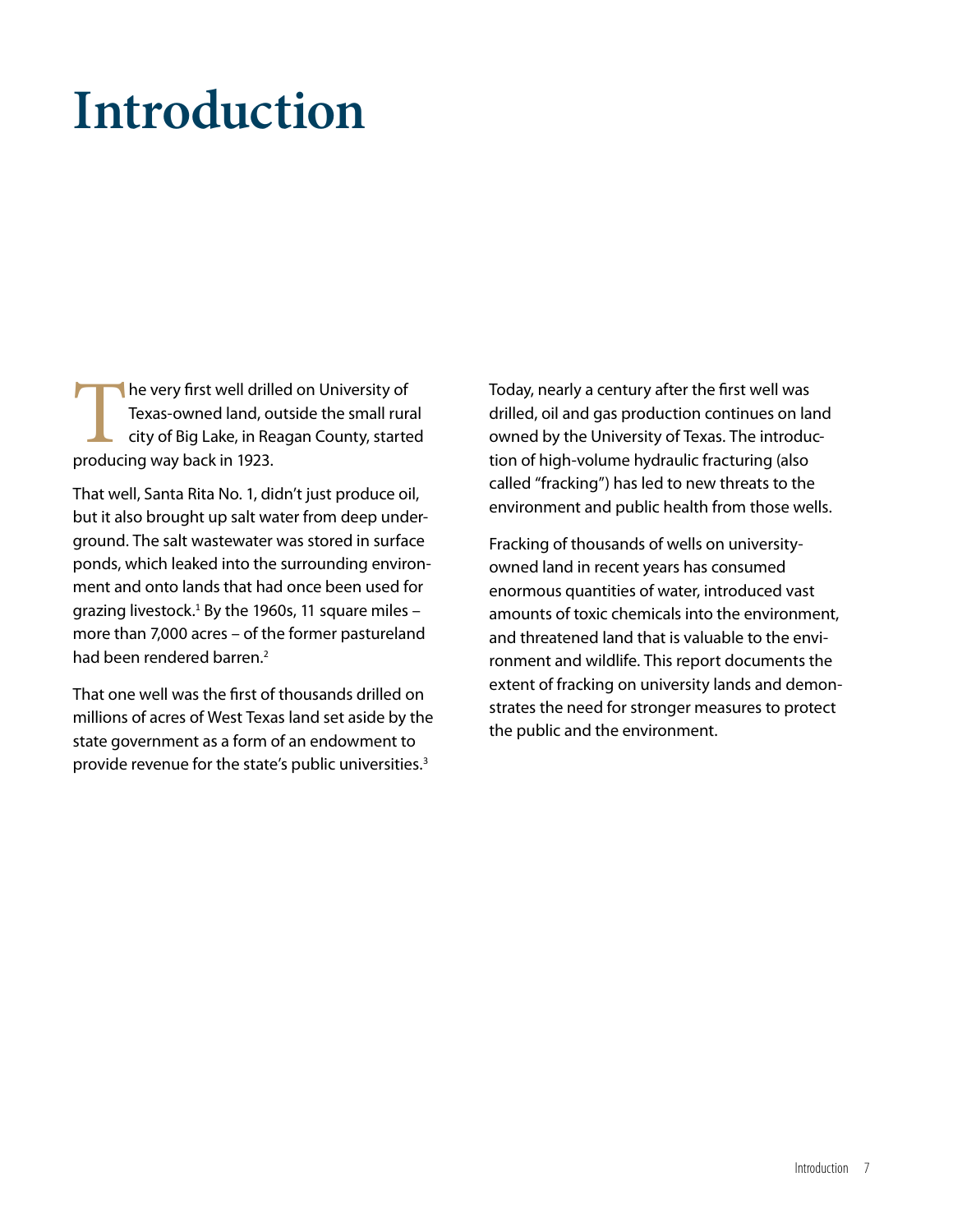## **Fracking Harms the Environment and Human Health**

**Tracking harms the environment and public** health, polluting the air and water and using chemicals associated with significant health risks, such as cancer, breathing problems, neurological disorders and birth defects.

#### **Fracking Can Contaminate Water Supplies**

Fracking poses major risks for our water supplies, including potential underground leaks of toxic chemicals and contamination of groundwater.

The damage can be significant, and more fracking makes it more likely. As many as 9 percent of all oil and gas wells develop leaks shortly after being drilled that could contaminate nearby well water or aquifers.<sup>4</sup>

Research has tied fracking to drinking water contamination in Texas, including a 2015 study by a group of University of Texas researchers, which found 19 fracking-related toxic chemicals widespread across private drinking water supplies in north central Texas.<sup>5</sup>

Residents in counties across Texas have reported problems with their drinking water shortly after fracking began nearby.<sup>6</sup> The Railroad Commission of Texas, the state agency that oversees oil and gas drilling, has received dozens of complaints about contamination of drinking water wells by fracking wells at locations around Texas.<sup>7</sup>

Beyond affecting drinking water supplies, fracking also produces vast amounts of toxic wastewater that must be stored, transported and ultimately disposed of – posing the threat of water contamination at each step. In 2012 alone, Texas fracking wells produced 260 billion gallons of wastewater.<sup>8</sup>

Much of that water ends up being injected into deep disposal wells. Wastewater injected into just one such well near Midland contaminated at least 6.2 billion gallons of water in the Cenozoic Pecos Alluvium Aquifer, a source of drinking water for the city of Midland and a major source of irrigation water in the region.<sup>9</sup>

## **Defining "Fracking"**

In this report, the term "fracking" is used to reference all of the activities needed to bring a shale gas<br>In this report, the term "fracking" is used to reference all of the activities needed to bring a shale gas<br>In this In this report, the term "fracking" is used to reference all of the activities needed to bring a shale gas the gas or oil produced from that well to market. The oil and gas industry often uses a more restrictive definition of "fracking" that includes only the actual moment in the extraction process when rock is fractured – a definition that obscures the broad changes to environmental, health and community conditions that result from the use of fracking in oil and gas extraction.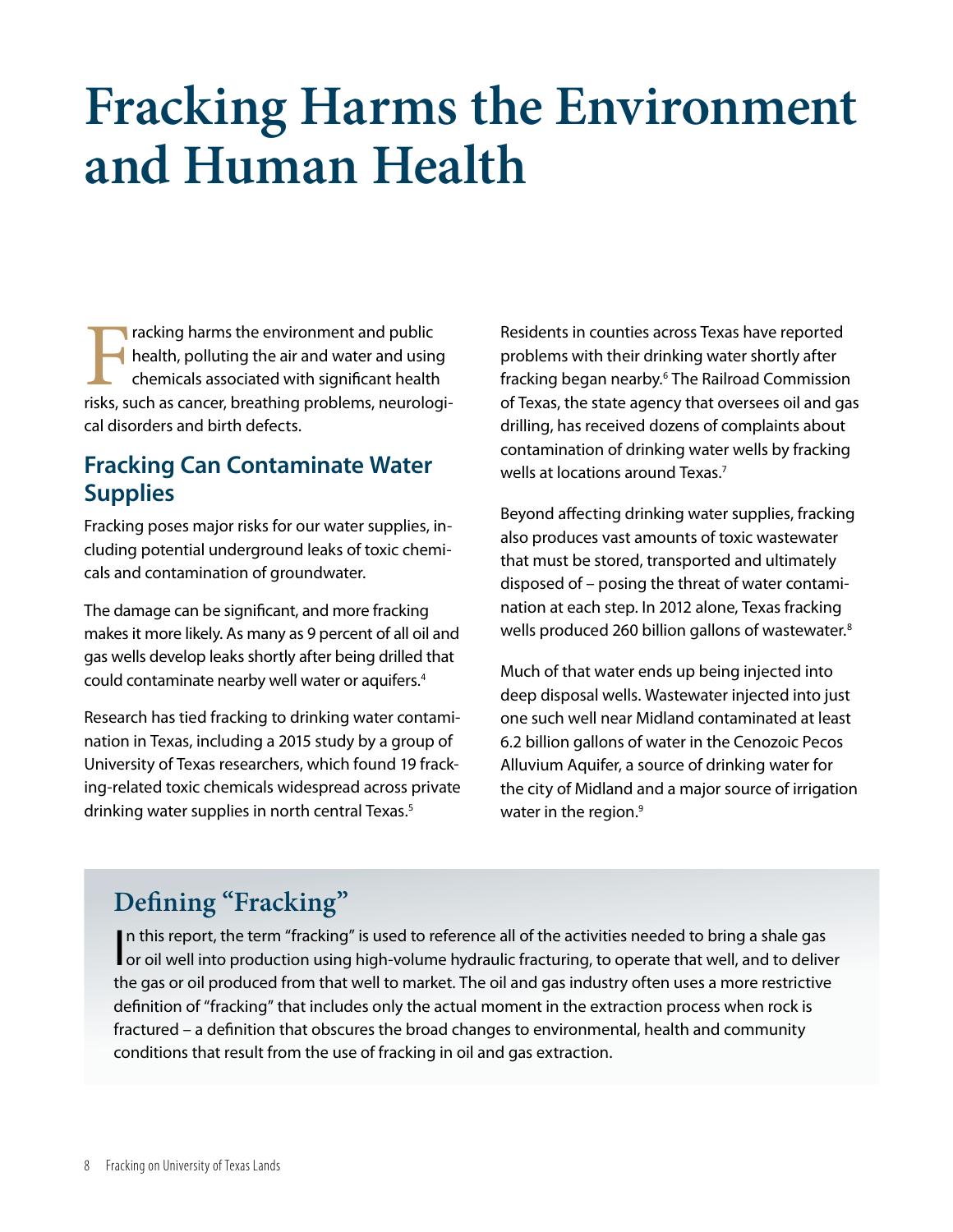### **Fracking Consumes Vast Amounts of Water**

Fracking consumes between tens of thousands and millions of gallons of water per well, turning it into a toxic soup that cannot be returned to the natural water cycle without extensive treatment. At the same time, excessive water withdrawals can reduce the local availability of clean water for wildlife and humans.

Between 2005 and 2012, fracking wells in Texas used 110 billion gallons of water.<sup>10</sup> According to industry information, little to no water used at fracking wells in the Permian Basin is recycled from prior frack jobs.<sup>11</sup>

Farmers are particularly affected by fracking water use, as they must now compete with the deeppocketed oil and gas industry for water, especially in regions of the state that frequently experience drought. In some areas, such as the South Texas Eagle Ford Shale Play and some West Texas counties, fracking makes up a significant share of overall water demand.<sup>12</sup>

An official at the Texas Water Development Board estimated that one county in the Eagle Ford Shale region will see the share of water consumption devoted to fracking and similar activities increase from zero a few years ago to 40 percent by 2020.<sup>13</sup> In Dimmitt County, it accounts for 40 percent of water consumption.<sup>14</sup>

Already, that increasing demand for water by oil and gas companies has harmed farmers and local communities. For example, water withdrawals by drilling companies caused drinking water wells in the town of Barnhart to dry up in 2013 and 2014. Companies drilling in the Permian Basin – where all of the wells on university land have been drilled since 2005 – purchased well water drawn from the Edwards-Trinity-Plateau Aquifer, forcing new wells to be drilled to supply water for residential and agricultural use.<sup>15</sup>

Fracking-related water demand may also lead to calls for increased public spending on water infrastructure. Texas adopted a State Water Plan in 2012 that calls for \$53 billion in investments in the state water system, including \$400 million to address unmet needs in the mining sector (which includes hydraulic fracturing) by 2060.<sup>16</sup> Fracking is projected to account for 42 percent of water use in the Texas mining sector by 2020.<sup>17</sup>

Water use by fracking operations also threatens the fragile ecosystem of West Texas, where many species depend on springs and small streams that could dry up if enough groundwater is not available.<sup>18</sup>

### **Fracking Causes Toxic Air Pollution**

Natural gas that leaks or is vented from fracking sites can contain toxic chemicals such as toluene, which can cause cancer and is also linked to central nervous system damage and breathing problems, and benzene, which can cause leukemia.<sup>19</sup>

A series of 2012 measurements by officials of the Texas Commission on Environmental Quality found volatile organic compounds (VOCs) levels so high at one fracking location that the officials themselves were forced to stop taking measurements and leave the site because it was too dangerous for them to remain.<sup>20</sup> Impoundment ponds where fracking wastewater is stored are also sources of air pollution, as chemicals – some linked to human health problems – evaporate from the open-air pits. $21$  In addition, increased truck traffic needed to service the drilling sites contributes to air pollution.<sup>22</sup>

Flaring at fracking sites is often used to burn off excess gas that cannot be captured. This process can release xylenes, ethylbenzene and hexane, which can cause neurological and respiratory problems.<sup>23</sup>

Air pollution related to fracking can travel long distances downwind, affecting people who live far from fracking areas, in addition to those who live near where fracking occurs.<sup>24</sup>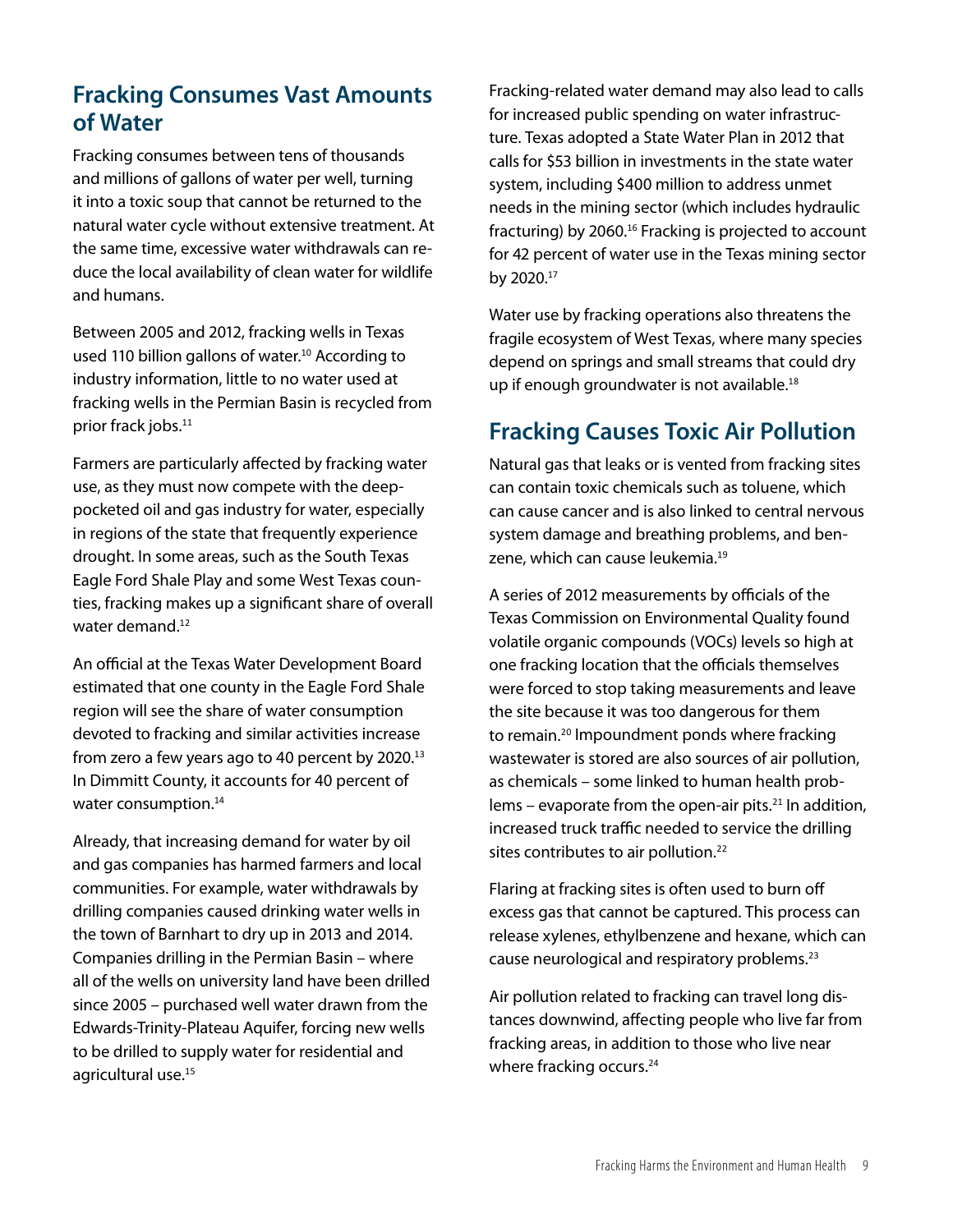Pollution in Texas is worse than it could be because Texas regulators and the Texas Legislature have missed opportunities to improve air quality regulations. In 2011 lawmakers blocked the extension of air regulations from the Barnett Shale to other parts of the state.<sup>25</sup> Even as states like Colorado have significantly improved air quality regulations on oil and gas facilities, including flaring and venting, storage tanks, pneumatic devices and compressor engines, Texas has not updated its rules.<sup>26</sup>

#### **Fracking Jeopardizes Human Health**

A growing number of scientific studies link hydraulic fracturing with various health risks. Proximity to well pads has been associated with increases in a person's risk for respiratory and neurological problems, as well as birth defects.<sup>27</sup>

Cancer-causing chemicals are used at one-third of all fracking sites in the country, according to an analysis of fracking companies' self-reported disclosures.28 These include compounds such as naphthalene, benzyl chloride and formaldehyde, which in addition to being carcinogens are also toxic to human reproductive, neurological, respiratory and gastrointestinal systems.<sup>29</sup> When the analysis was expanded to look at suspected carcinogens, including both common household chemicals and elements such as arsenic and chromium, it found those substances used in 90 percent of reported fracking jobs around the country.<sup>30</sup>

More than three-quarters of the chemicals used in fracking can, at varying dosage levels, harm skin, eyes, breathing, digestion and liver functions.<sup>31</sup> More than half can damage the nervous system.<sup>32</sup> And more than one-third are potential disruptors of the endocrine system – affecting neurological and immune system function, reproduction, and fetal and child development.<sup>33</sup>

Air pollutants at fracking sites include volatile organic compounds (VOCs) such as benzene, xylene and toluene, which can cause varied health problems, from eye irritation and headaches to asthma and cancer.<sup>34</sup> With the rapid and widespread expansion of fracking, releases of these and other toxic chemicals are increasing at Texas fracking sites.<sup>35</sup>

Investigations and analysis in Texas by the online journalism site ProPublica and the non-profit group Earthworks have linked fracking operations to significant damage to nearby residents' health.<sup>36</sup> In Texas, the Earthworks study examined fracking activity in Karnes County, finding elevated levels of toxic contaminants in the air, leading to health problems.<sup>37</sup>

In 2014, a Dallas jury awarded a north Texas ranching family \$3 million from a natural gas company whose fracking operations had released emissions that sickened family members and forced them to move out of their home.<sup>38</sup>

Fracking also puts the health and safety of the industry's workers at risk. The National Institute for Occupational Safety and Health has raised concerns about the risk of workers contracting lung disease after inhaling silica dust produced during handling of the sand that is injected, along with fluid, into fracking wells. The research prompted the U.S. Occupational Safety and Health Administration to issue a hazard alert for workers at fracking sites.<sup>39</sup>

### **Fracking Emits Global Warming Pollution**

Methane is an extremely powerful greenhouse gas – 86 times more potent than carbon dioxide over a 20-year period, and 34 times more powerful over a 100-year period.<sup>40</sup> Methane leaks into the atmosphere are large and common from fracking well and storage facilities, both as a result of intentional discharges and unintentional leaks.<sup>41</sup> The industry has, so far, failed to take relatively simple steps that could reduce methane leaks.<sup>42</sup>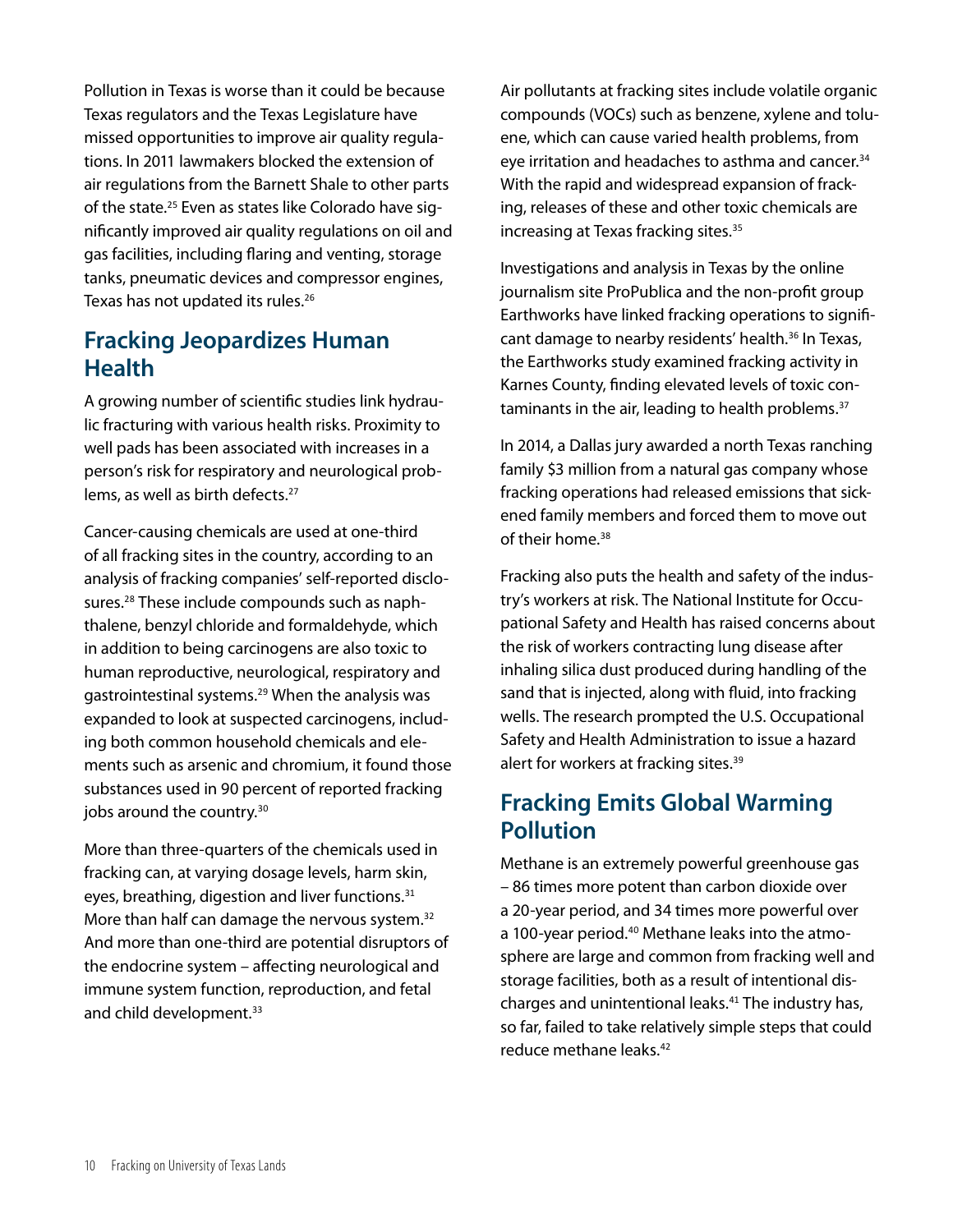## **Fracking Causes Earthquakes**

Recent reports by Texas researchers have confirmed that fracking and the disposal of fracking wastewater caused a series of earthquakes near Azle and Reno, Texas, just northwest of Fort Worth.<sup>43</sup> From November 2013 through January 2014, 27 quakes rattled the area, including two magnitude-3.6 quakes.<sup>44</sup> The quakes were linked not only to two wells for wastewater disposal but also to more than 70 fracked wells producing oil and natural gas.<sup>45</sup>

Injecting high-pressure fluid underground as part of fracking, and as part of the operations of wells for disposal of fracking wastewater, has been linked to earthquakes in the U.S. and in Canada.<sup>46</sup>

In April 2015, the U.S. Geological Survey concluded that injecting fracking wastewater underground causes earthquakes.<sup>47</sup> The agency began including "induced" or "man-made" earthquakes in the National Seismic Hazard Model.<sup>48</sup>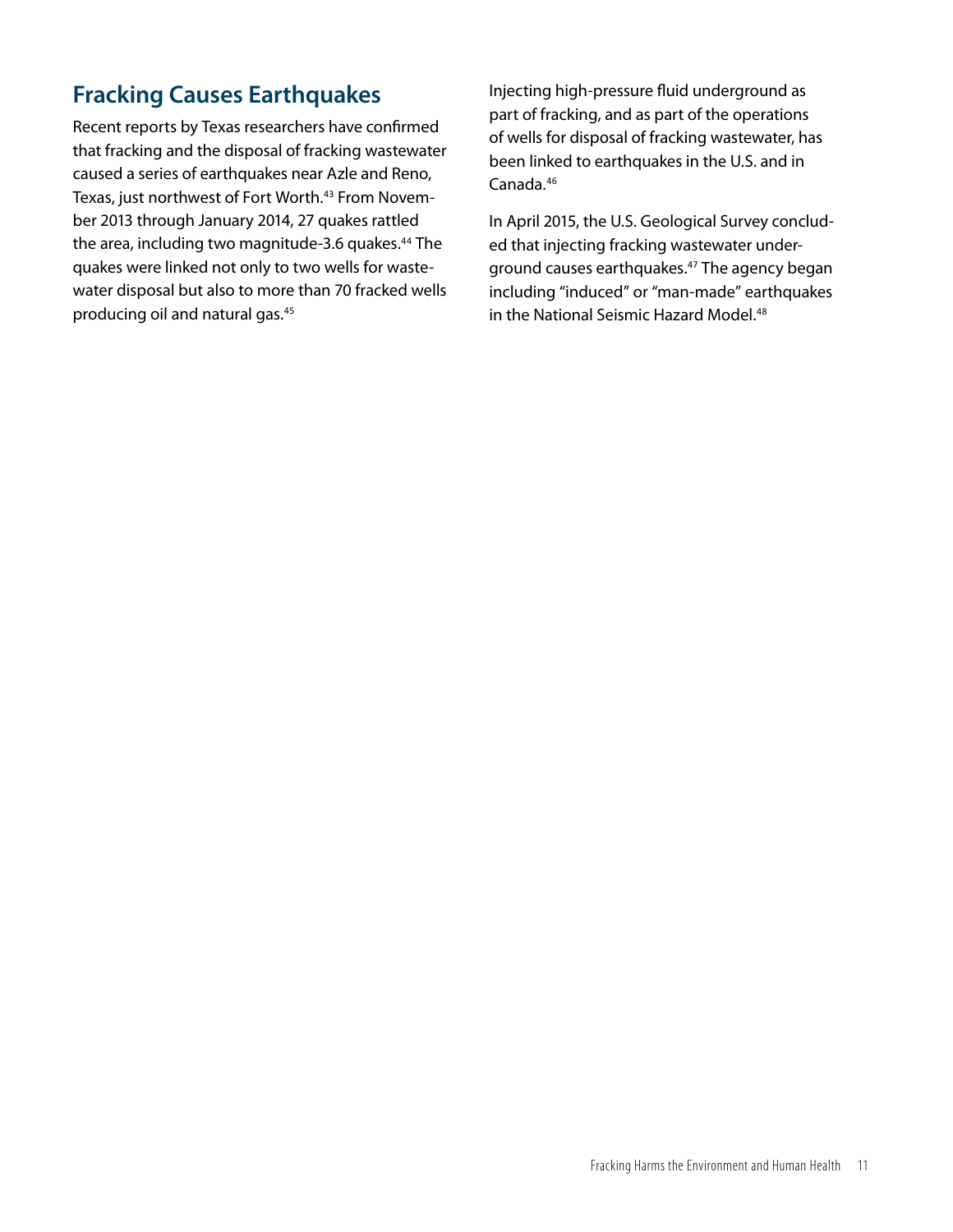## **Fracking on University Lands Endangers the Environment and the Public**

From its beginning as 220,000 acres set aside<br>by the Texas Congress in 1839 as the basis for<br>a public education system, Texas' university-<br>owned lands have grown to comprise 2.1 million by the Texas Congress in 1839 as the basis for a public education system, Texas' universityowned lands have grown to comprise 2.1 million acres in 19 West Texas counties, most of which are above the oil- and gas-rich Permian Basin.<sup>49</sup> More than half of that university-owned land is leased to the oil and gas industry.<sup>50</sup>

### **The UT Board of Regents Is Responsible for Management of University Lands**

Oversight of the university-owned lands is spread among several organizations, all of which are ultimately responsible to and under the control of the Board of Regents of the University of Texas System.

The UT Board of Regents appoints the university's chancellor, its chief executive officer.<sup>51</sup> Reporting to that person is the executive vice chancellor of business affairs, who heads the university's Office of Business Affairs.<sup>52</sup> Part of that office is the University Lands Office.<sup>53</sup>

In 2014 the UT Board of Regents augmented its oversight of the University Lands Office by appointing a University Lands Advisory Committee to, among other duties, revise contract terms and operations policies for oil and gas leases of university-owned land, subject to the Regents' final approval.<sup>54</sup> That committee is made up of two members of the UT Board of

Regents, the UT System executive vice chancellor of business affairs, two petroleum industry executives chosen by the UT Board of Regents, and one member of the Board of Regents of the Texas A&M University System.<sup>55</sup> (The UT System and the A&M System are separate institutions; proceeds from revenue from university-owned lands is split between the two systems, with two-thirds going to UT and one-third going to A&M.<sup>56</sup>)

The University Lands Office staff provides geological and engineering data to companies operating, or considering operating, oil and gas wells on university-owned land, and prepares and evaluates contracts and leases.<sup>57</sup>

Leases of university-owned land are approved by the Board for Lease of University Lands, a four-person body chaired by the commissioner of the Texas General Land Office.<sup>58</sup> Two of the board's members are members of the UT Board of Regents; the fourth is a member of the A&M Board of Regents.<sup>59</sup>

Accounting responsibility for the University Lands was assigned to the UT Board of Regents starting in 1979; the board created University Lands Accounting, a part of the University Lands Office.<sup>60</sup>

Investment of the funds generated by the University Lands is overseen by the University of Texas Investment Management Company (UTIMCO), under contract with the UT Board of Regents.<sup>61</sup> The UTIMCO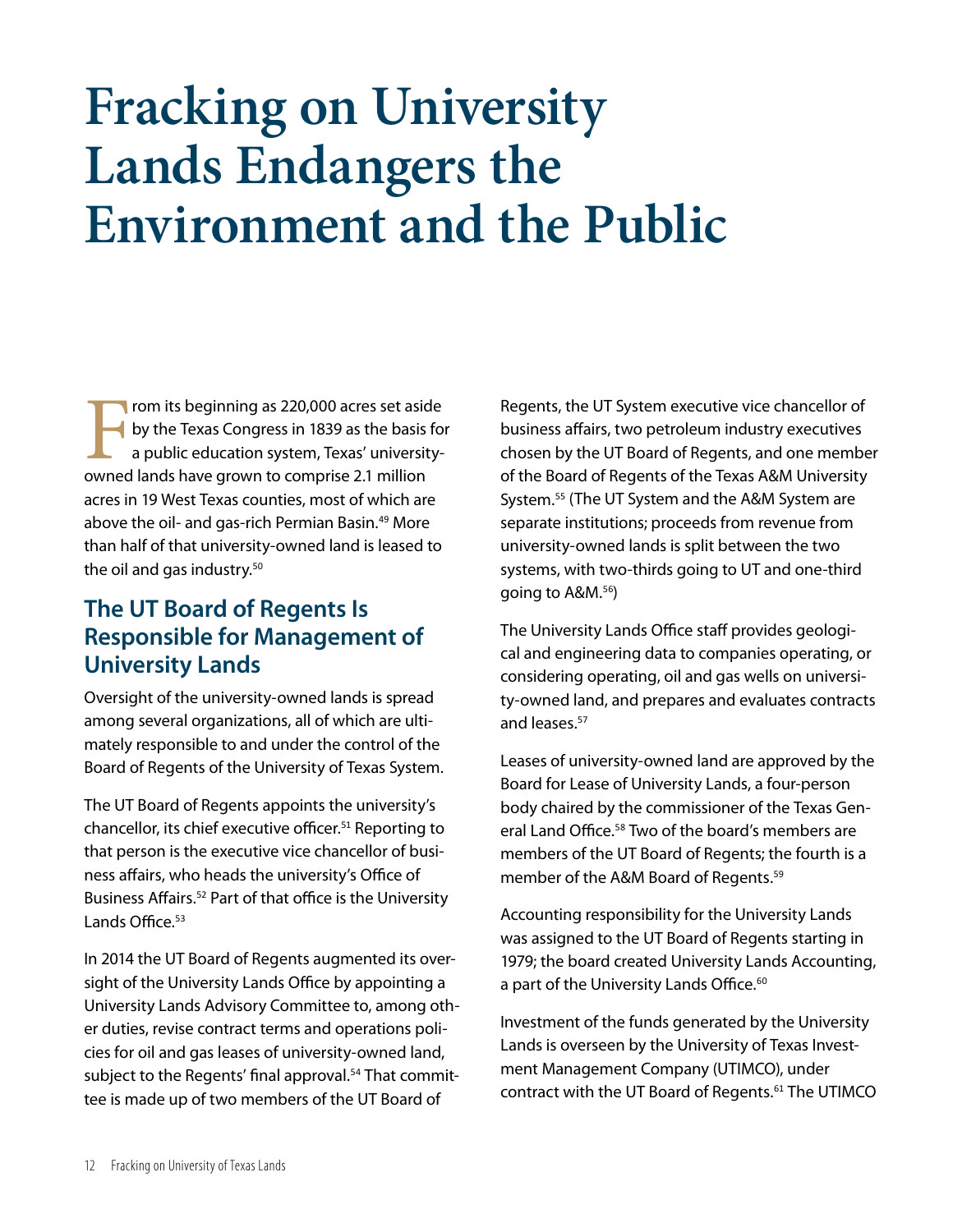board has nine members: three members of the UT Board of Regents, four members appointed by the UT Board of Regents, and two members of the A&M Board of Regents.<sup>62</sup>

### **Fracking Operations Are Common on University Lands**

A public records request to the University Lands Office revealed that 4,350 wells have been drilled on university-owned land since 2005.<sup>63</sup> University officials estimate that as many as 4,132 – 95 percent – have been fracked.<sup>64</sup>

Andrews County has the lion's share of those 4,350 wells – 2,051, or nearly half. Crane County has 557 wells on university-owned land that have been drilled since 2005; Crockett County has 486. (See Table 1.) The other counties with wells drilled since 2005 on university-owned land are: Culberson, Dawson, Ector, Gaines, Irion, Loving, Martin, Pecos, Reagan, Schleicher, Terrell, Upton, Ward and Winkler.<sup>66</sup>

Since 2012, fracking companies in Texas have been required to report data about their frack jobs to Frac-Focus.org, an online database compiling chemicals and water use at fracking wells.<sup>67</sup>

Of the 4,350 wells reported in university data, 2,049 of them have reported data to FracFocus. Of those

#### **Table 1. Wells Drilled On University of Texas Land, 2005-2015, by County**<sup>69</sup>

| <b>County</b> | <b>Wells Drilled</b> |
|---------------|----------------------|
| Andrews       | 2,051                |
| Crockett      | 557                  |
| Reagan        | 486                  |
| Upton         | 266                  |
| Crane         | 226                  |
| Martin        | 206                  |
| Ward          | 145                  |
| Schleicher    | 86                   |
| Ector         | 85                   |
| Irion         | 82                   |
| Loving        | 63                   |
| Winkler       | 48                   |
| Pecos         | 27                   |
| Gaines        | 14                   |
| Terrell       | 5                    |
| Dawson        | $\mathfrak{D}$       |
| Culberson     | 1                    |
| <b>Total</b>  | 4,350                |

wells, 41 percent – 847 – are in Andrews County. Crockett County has 313 wells on university-owned land in FracFocus data, and Reagan County has 300.<sup>68</sup>



**Before and after: A site of fracking operations on university-owned land in Reagan County, as seen April 17, 2012, and December 15, 2013.65**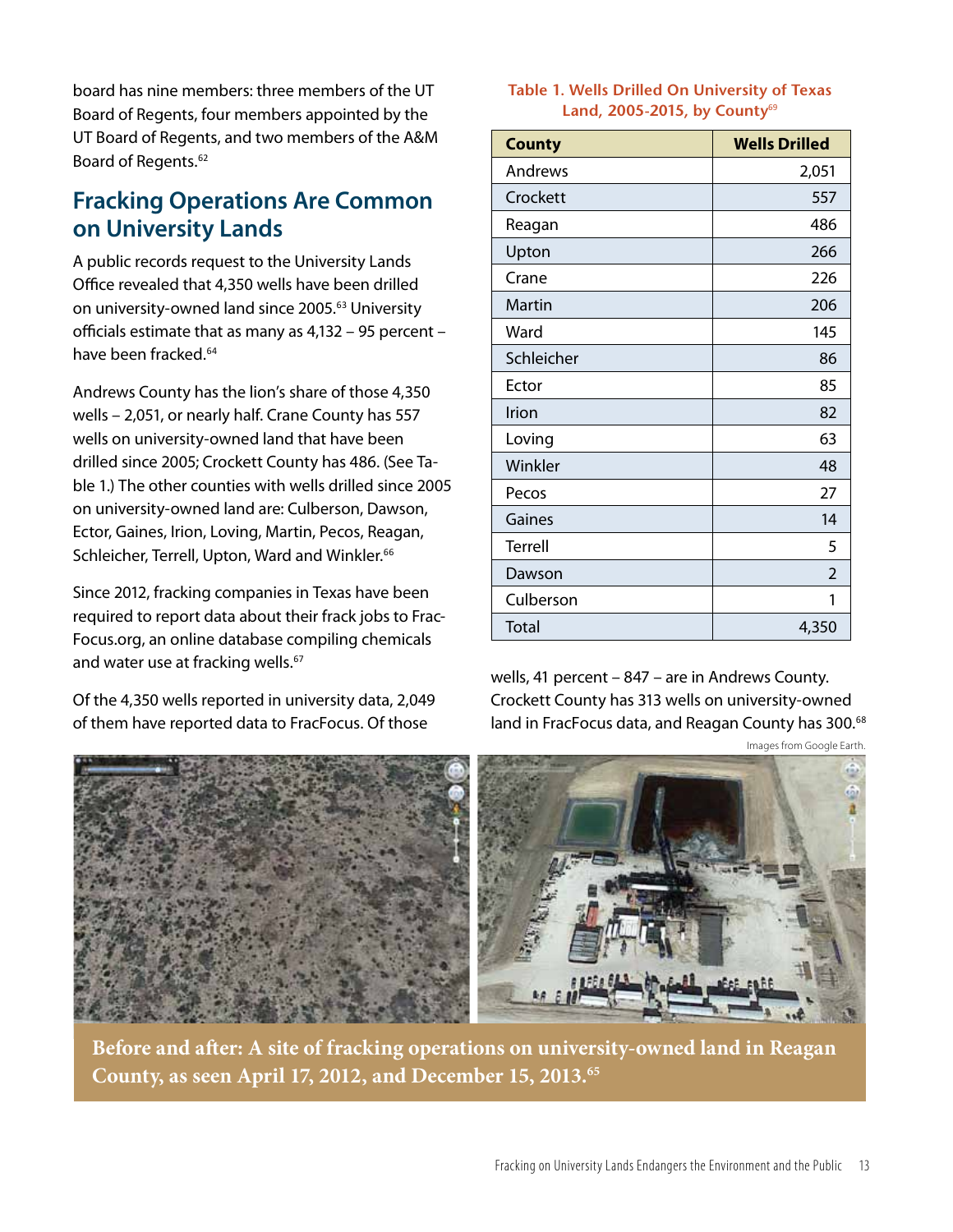

#### **Figure 1. Wells Drilled on University-Owned Lands, 2005-2015**<sup>70</sup>

#### **Wells on University Land Use Large Amounts of Water**

Wells on university-owned land used at least 6 billion gallons of water between February 2012 and December 2014.<sup>71</sup>

Recent rains have recharged some aquifers and led the U.S. Drought Monitor to declare an end to Texas's four-year drought.<sup>72</sup> But drought is a long-term norm in West Texas, and will certainly return, especially as global warming worsens.

A report commissioned by the university urged the University Lands Office to do more to reduce use of water on university-owned property, including financing water recycling facilities itself, for use by drilling companies leasing rights from the university.<sup>73</sup> The report also highlighted the importance of UT's brand, writing that "the expectation is that [the university] will ultimately be a better energy entity."<sup>74</sup> During the recently ended four-year drought, gov-

ernment officials pressed residents across the state to cut back on water use, while wells on universityowned land sucked up more and more water every year.<sup>75</sup> (See Table 2.)

#### **Table 2. Water Use at Wells on University Land, 2012-2014**<sup>76</sup>

| Year    | <b>Gallons of Water Used (millions)</b> |
|---------|-----------------------------------------|
| $2012*$ | 737                                     |
| 2013    | 2,643                                   |
| 2014    | 2,932                                   |

\*2012 data begins February 1, 2012.

A university spokeswoman has said publicly that the university "require[s] that only non-potable water be used in hydraulic fracturing on University Lands."<sup>77</sup> The university's Groundwater Management Plan, adopted in January 2013, indicates that "University Lands promotes best management practices of all groundwater resources."78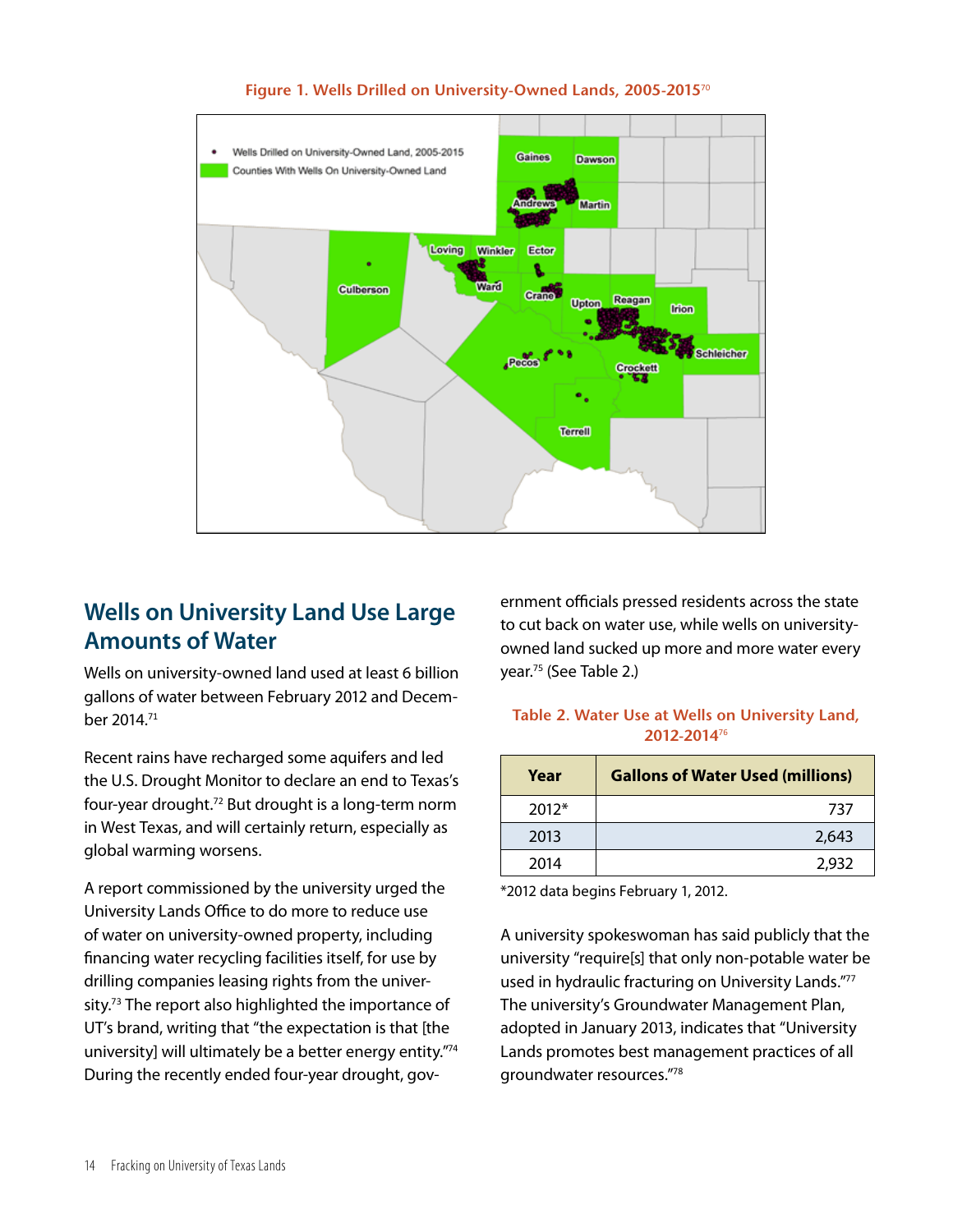Technically, the university's rules could include freshwater as well as brackish water. Its definition of "nonpotable water" is water that "has not been analyzed, properly treated, and is not approved as being safe for consumption."<sup>79</sup> That description could apply not only to salty, undrinkable groundwater but also to freshwater from an aquifer supplying drinking water to the public – so long as the freshwater has not yet been through a treatment plant.

### **Fracking Chemicals Used on University Land Are Dangerous**

Chemicals used in fracking operations pose significant risks to human health, should they enter the air or water. Wells on University of Texas land from 2005 to 2015 used at least:

- • 92.5 million pounds of hydrochloric acid, a caustic acid that can contaminate water;<sup>80</sup>
- • 8.5 million pounds of methanol, which is suspected to cause birth defects:<sup>81</sup>
- • More than 7.8 million pounds of chemicals that were not specifically identified or were only labeled as trade secrets, meaning their health and environmental effects cannot be determined; and,
- • More than 166.8 million pounds of other chemicals and substances of varying toxicity.

### **Spills on University Land Pollute the Land and Groundwater**

University-owned land and the groundwater beneath it have been polluted by oil and gas extraction:

- • At least 1.6 million gallons of pollutants have spilled into soil or groundwater from wells located on university land, with spills taking place on more than 160 occasions since 2008.<sup>82</sup>
- • Cleanups are not yet complete at five of those locations. The effort can take many years: At least one 2008 spill and another from 2009 were not yet cleaned up as of March 2015.<sup>83</sup>
- • Groundwater has been contaminated by oil and related pollutants in at least 13 locations on university-owned lands.<sup>84</sup> At least three of those instances of contamination have happened since 2008.85
- There are eight active groundwater remediation projects under way on university-owned lands, addressing contamination by oil and related pollutants.86

The spills reported are from a variety of causes, including equipment breakdowns, corroded pipes, electrical power outages, excess well pressure, weather (such as lightning strikes and freezing temperatures), and vandalism.<sup>87</sup>

#### **Fracking on University Land Contributes to Global Warming**

Fracking emits methane – a potent global warming pollutant – to the atmosphere. How much methane comes from fracking wells is a matter of great debate, with estimates that vary depending on who is doing the measuring, which wells are being measured, and which steps of the fracking process are included in the estimate.

Two types of estimates – one based on the number of wells completed, and the other based on gas production amounts – show the potential for significant methane emissions.

The process of "completing" a well – preparing it to produce oil or natural gas, including through the use of hydraulic fracturing – can be particularly emissions intensive. A 2010 study by researchers at MIT estimated that the average fracked shale gas well produced an estimated 110,000 pounds of methane during the first nine days of operation, an estimate that, if applied to both oil and gas wells fracked on university lands since 2005, would imply emissions of 7 million metric tons of carbon dioxide equivalent – greater than the total emissions by 1.5 million cars in a year – for those wells.<sup>88</sup>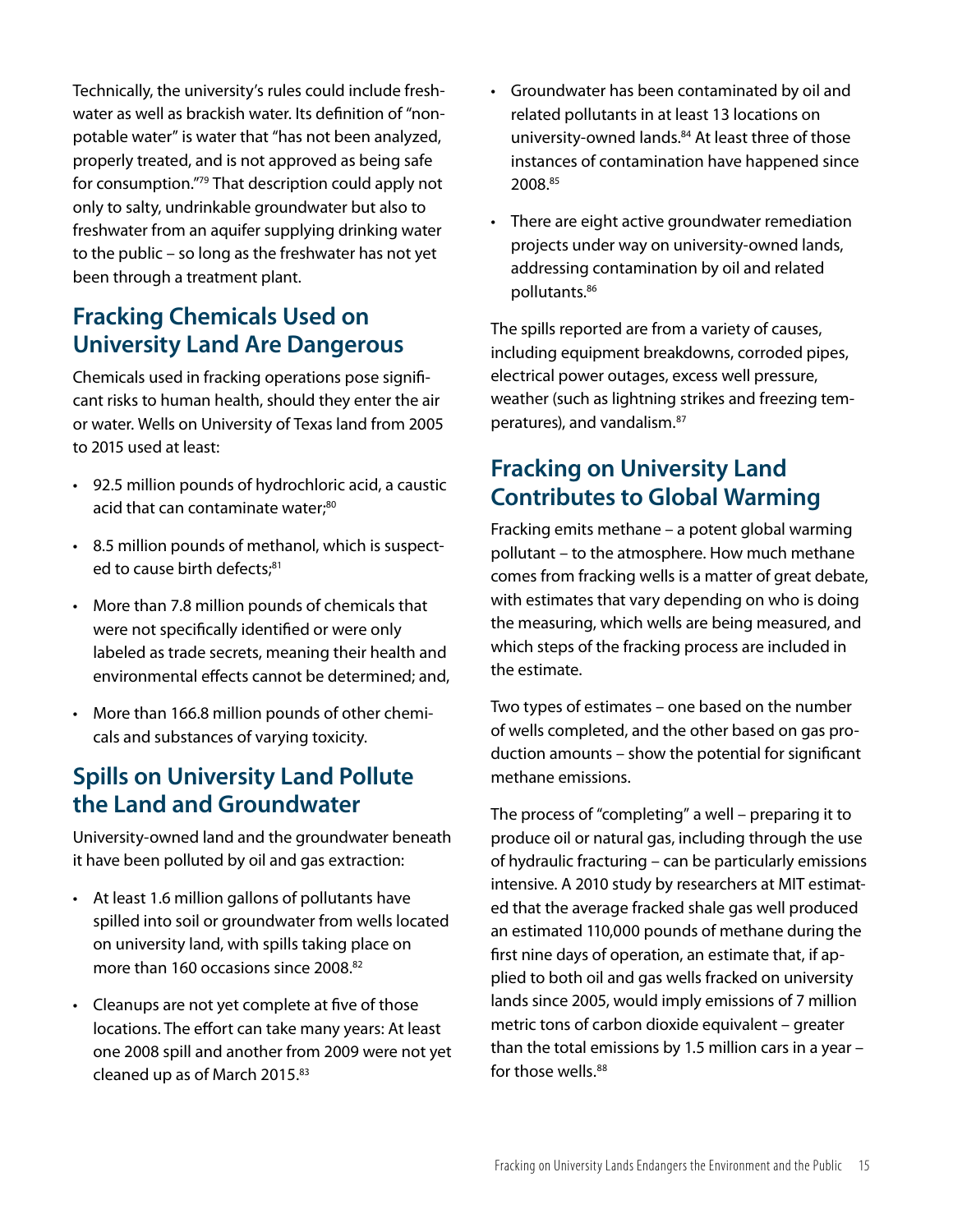Other estimates of emissions from completions are far lower. A 2013 study led by University of Texas researchers that measured emissions at a small number of wells selected in cooperation with the oil and gas industry found that the process of well completion took between five hours and two weeks, and produced an average of approximately 3,800 pounds of methane per well, implying emissions for wells on UT lands of 244,000 metric tons of carbon dioxide equivalent.<sup>89</sup> Even this dramatically smaller amount of emissions exceeds the amount of carbon dioxide produced by 50,000 cars in a year.<sup>90</sup>

Estimates based on well completions, however, ignore the methane leakage that can occur from other parts of the process of producing, processing and transporting fossil fuels from fracked wells. Using two sets of estimates – one from the University of Texas study noted above and another from researchers at Cornell University – suggests that emissions from fracking on university-owned lands between 2005 and 2015 most likely amounted to between 4 million and 8.7 million metric tons of carbon dioxide equivalent, when estimated on a production basis.<sup>91</sup>

The data on methane emissions from fracking wells lead to two conclusions. First, fracking is at least a significant – and perhaps a major – source of methane emissions that are altering the climate. Second, far better tracking and monitoring of methane emissions from fracking are needed to enable citizens and decision-makers to better understand the threat.

#### **Fracking on University Land Puts Livestock at Risk**

Much university-owned land is leased for grazing of livestock. Across the nation, fracking sites have harmed livestock. In 2014, a Dallas jury awarded a north Texas ranching family \$3 million from a natural gas company whose fracking operations had released emissions that caused birth defects in calves, as well as killing pets and sickening family members.<sup>92</sup>

Research has linked fracking fluid, fracking air emissions and water pollution from fracking sites to illness, birth defects and deaths of livestock in Texas, Colorado, Louisiana, New York, Ohio and Pennsylvania.<sup>93</sup>

### **Fracking on University Land Endangers Vulnerable Wildlife**

The university-owned land on which fracking occurs provides habitat for wildlife, and is surrounded by other lands that do the same. Counties in which fracking occurs on university-owned land are home to:

- 13 species on the federal endangered list, including the ocelot, gray wolf, red wolf, whooping crane and the Pecos gambusia fish.<sup>94</sup>
- • 1 species on the state endangered list: the Pecos assiminea snail. 95
- • 3 species on the federally threatened list: the Mexican spotted owl, the bunched cory cactus and the Pecos/puzzle sunflower.<sup>96</sup>
- • 24 species on the state threatened list, including the bald eagle, peregrine falcon, the common black hawk, the gray hawk, the zone-tailed hawk, the reddish egret, the Proserpine shiner fish, the bluntnose shiner fish, the black bear, the Texas hornshell mussel, the Texas horned lizard and the Texas tortoise. 97

These creatures and their habitats are important to the ecology and environment of West Texas and should be protected.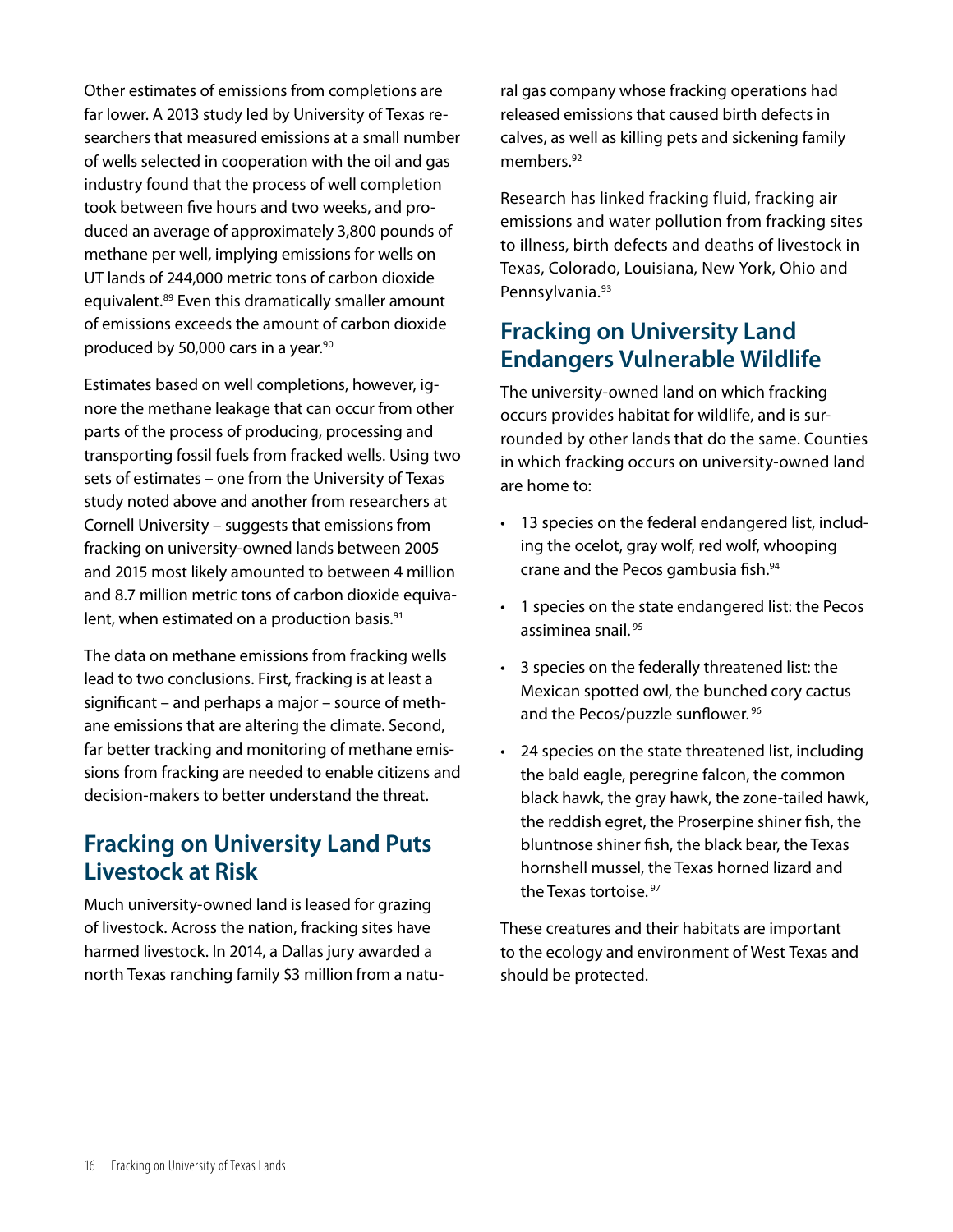## **Fracking Interferes with University Research**

**Fracking operations in West Texas create light**<br>pollution that threatens scientific research at the McDonald Observatory in central Jeff Davis County.<sup>98</sup>

The university-run observatory, founded in 1932, is home to the world's fourth-largest telescope detecting visible light.<sup>99</sup> It touts itself as having "the darkest night skies of any professional observatory in the continental United States."<sup>100</sup> The observatory is also a public asset, hosting 75,000 visitors a year for educational and recreational stargazing events.<sup>101</sup>

Since 2010, the observatory's clear views of the night sky have become increasingly endangered by encroaching light pollution from round-the-clock oil and gas drilling, even at faraway sites.<sup>102</sup>

report written jointly by an observatory spokesman and an oil company executive.<sup>105</sup>

Local petroleum industry leaders have urged drillers to reduce their light pollution.<sup>106</sup> The challenge is significant: There are nearly 500 companies involved in drilling operations in the Permian Basin whose lighting equipment and practices would need to change.<sup>107</sup>

Operators on university-owned land in the region surrounding the observatory would be among those affected, particularly in Culberson and Pecos counties, which neighbor Jeff Davis County.<sup>108</sup>

Starting in 1978, state, county and local governments created a massive, 28,000-square-mile dark-sky



preserve around the observatory, where outdoor lighting is strictly regulated to prevent obstructing night sky viewing.<sup>109</sup> In 2011, the state legislature made many restrictions mandatory in the seven counties the reserve spans, including Culberson and Pecos counties.<sup>110</sup>

*From 2010 to 2012, light pollution from oil fields encroached on the McDonald Observatory's view of the sky.*

Light pollution related to fracking can come from artificial lights used to illuminate buildings and outdoor workspaces at well sites, and from flaring off of natural gas that is not able to be captured for sale.<sup>103</sup> As much as half the light emitted at well sites shines upward rather than down toward the ground, where it is intended to go.<sup>104</sup> All that light in the sky "poses an imminent threat to astronomical research at McDonald Observatory," according to a 2015

But enforcement is lax, particularly at petroleum industry locations, an observatory spokesman told the *Texas Observer* in 2014.<sup>111</sup>

The university should require users of its land to comply with existing light restrictions, and consider tightening the requirements, if appropriate, to support and protect the university's own research.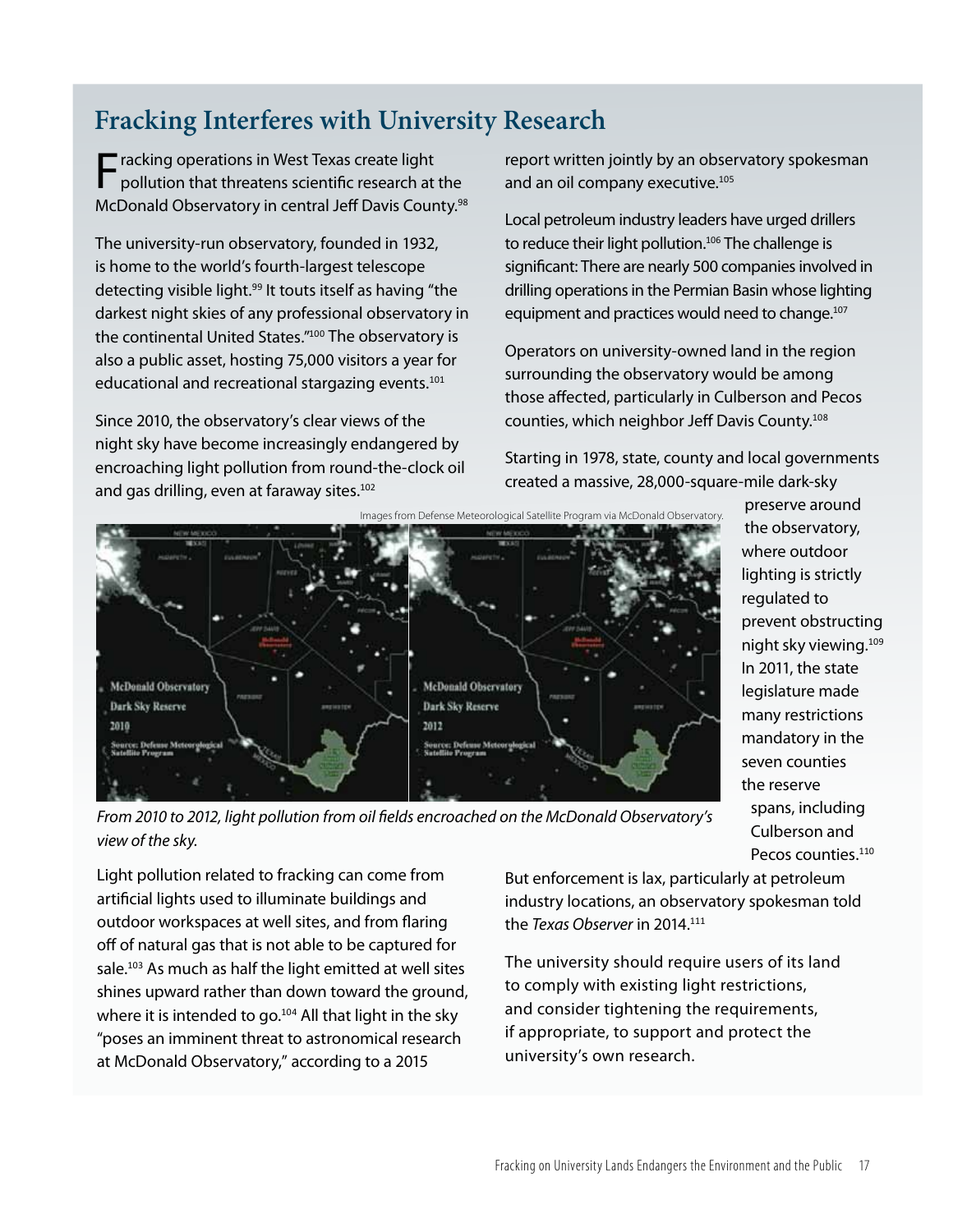## **Fracking on a UT Campus**

This study analyzes fracking on land set aside to generate revenue for Texas' public universities. But fracking is not happening just on that university-owned land in remote areas of the state.

drilling company, Carrizo Oil and Gas, a major fracking company.<sup>114</sup> The child-care facility later moved across campus, to a new building paid for mostly by Carrizo.<sup>115</sup>

Photo by John Darling.

For example, as a result of a 2007 lease agreement, a well pad was installed on the University of Texas Arlington campus, just 400 feet from an oncampus YWCA child-care facility.<sup>112</sup> The well pad is still in operation.<sup>113</sup> In exchange, the university received an initial lease payment of nearly \$800,000 plus millions in royalty payments and donations from the



*The gate to a drill pad, home to several fracked wells, on the University of Texas Arlington campus.*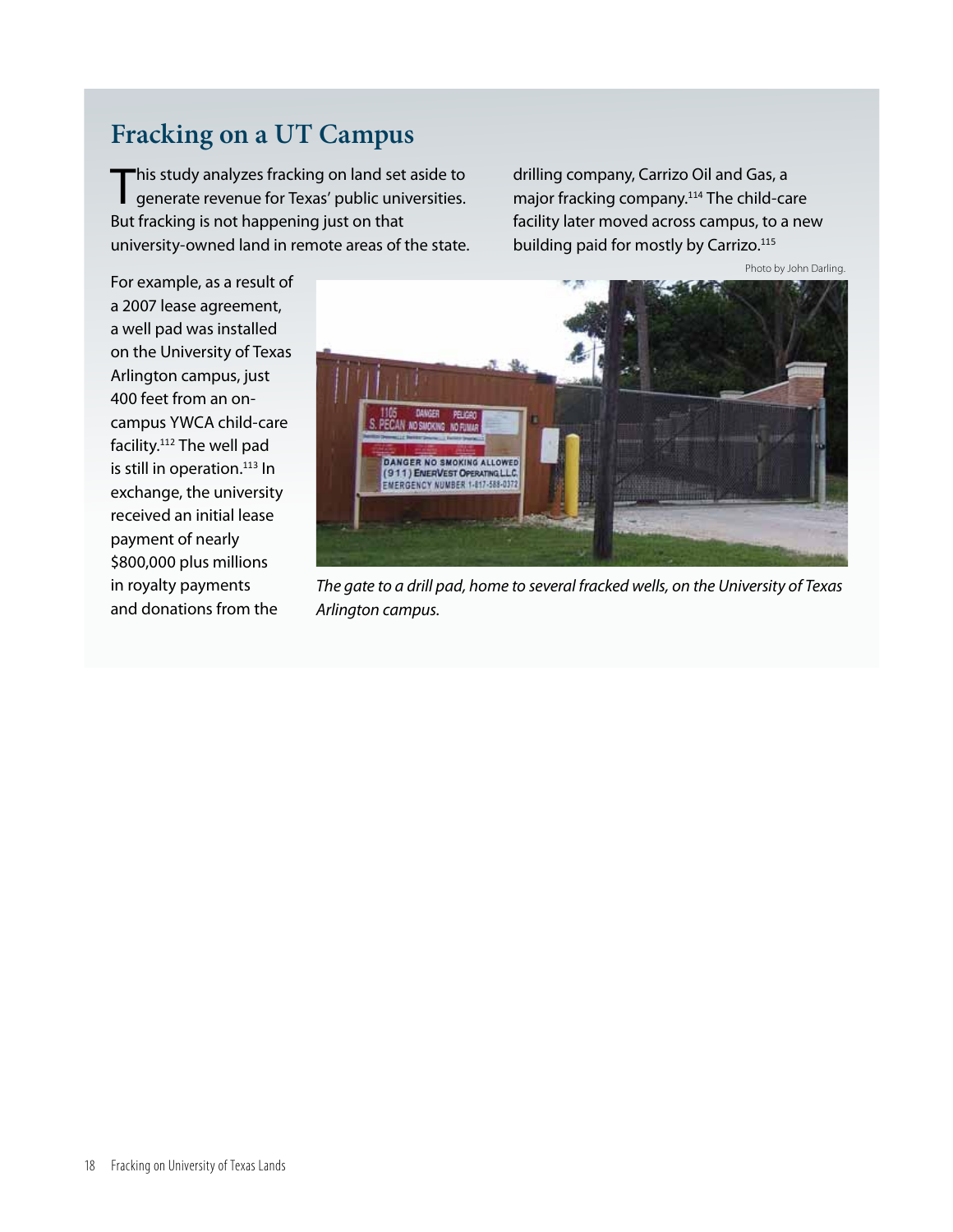# **Policy Recommendations**

Fracking is so dangerous to the environment<br>
and human health that it should not occur<br>
anywhere. New York and Maryland have<br>
banned fracking because of its inherent risks, inand human health that it should not occur anywhere. New York and Maryland have cluding to public health.<sup>116</sup> The National Governors Association's Center for Best Practices has called for significant effort to protect water quality from the hazards of fracking.<sup>117</sup>

The University of Texas has a responsibility to ensure that its operations do not threaten the public or the environment. If the University of Texas continues to allow fracking on its land, the university should at least end the worst practices and take immediate steps to protect the public.

The university should protect Texas's natural heritage by prohibiting drilling on lands with special environmental value, such as Diablo Plateau, the Pecos River watershed, and all land that is habitat for migratory birds and endangered or threatened species. The university's existing policies require it to reduce greenhouse gas emissions; the university should step up those efforts regarding use of land it owns.<sup>118</sup>

The university should write strong environmental protections into the agreements it signs with oil and gas companies. Leases and the accompanying field manual of required operating procedures should:

• Reduce the risks of pollution by banning toxic chemicals and strictly limiting emissions at well, storage and transmission sites, including wastewater holding locations.

- • Adopt best practices to prevent surface, groundwater, air and light pollution. Examples include:
	- Colorado's air pollution rules, which require companies to establish a leak detection and repair program, as well as install equipment to eliminate 95 percent of methane and other hydrocarbon emissions from fracking sites and related equipment.<sup>119</sup>
	- º North Dakota's flaring rules, which set a statewide target for the amount of natural gas burned off as waste, require companies to detail plans to meet the limit, and empower regulators to cut companies' production if they do not comply.120
	- º Pioneer Energy Services' recommendations for aiming and shielding both existing and new light fixtures, and installation of appropriate LED fixtures, which reduce light pollution and simultaneously reduce glare, improve visibility and save energy.<sup>121</sup>
- • Codify the university's verbal commitment to protect Texas's valuable water resources by requiring fracking companies use to non-potable water in fracking on university land – and more narrowly define "non-potable water" as water that cannot be made safe for human consumption.<sup>122</sup> The university should also require operators to meet aggressive water use reduction goals and to recycle wastewater. Companies would still need to collect and properly dispose of contaminated wastewater.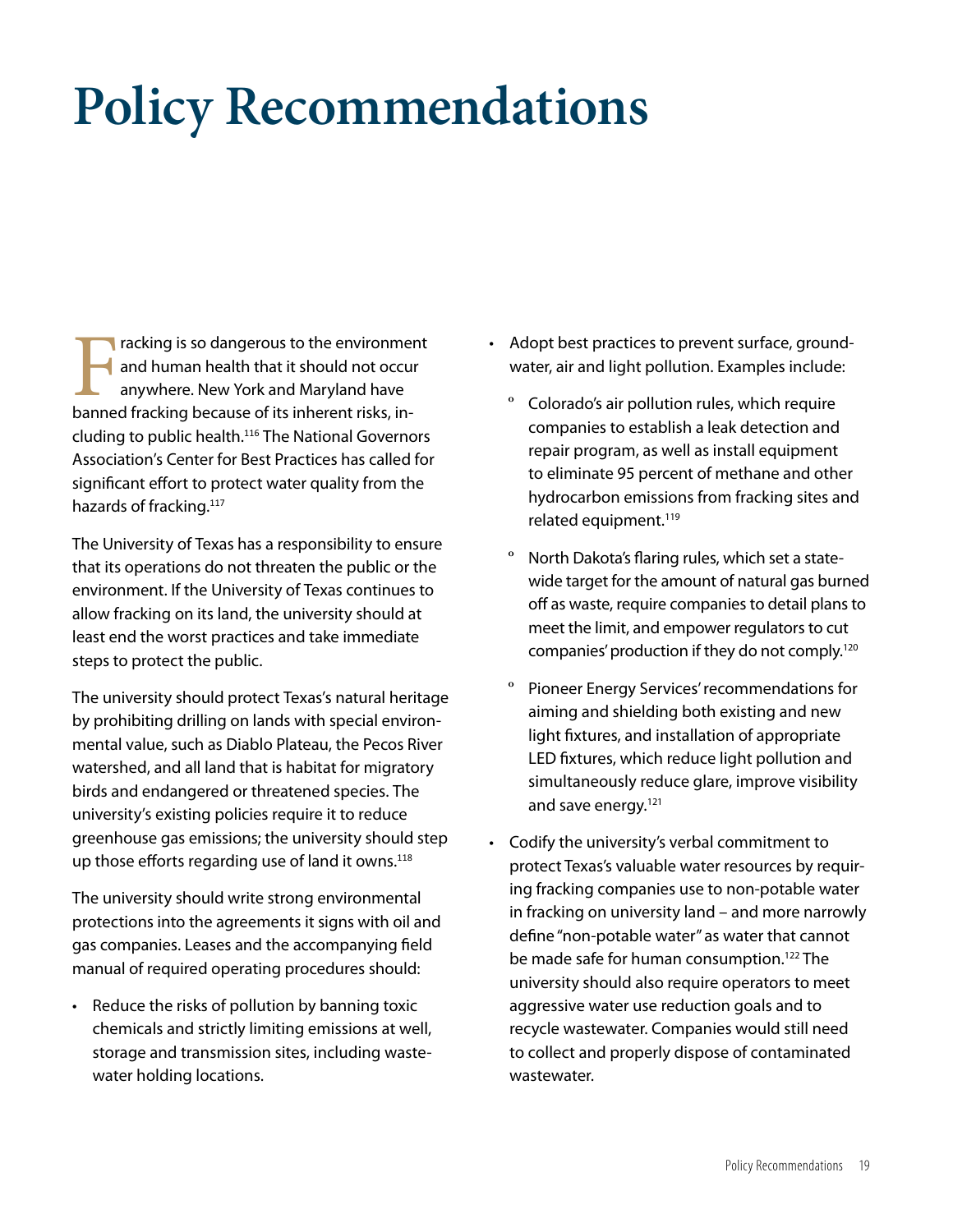- Reduce earthquake risk by restricting fracking operations in known areas of seismic activity, as Ohio has done, and establishing pre- and postmonitoring testing for seismic activity;<sup>123</sup>
- • Require advance notice of any new wells or fracking operations be provided to local landowners, groundwater districts, and municipal and county officials;
- • Require annual reporting on the disposal of produced water, flowback, drill cuttings and any other liquid or solid waste associated with wells fracked on university-owned lands, to be

compiled into a university-issued annual report on waste from fracking on university-owned lands;

• Require pre- and post-drilling monitoring of groundwater and nearby surface waters to identify contaminants and their sources.

In addition, the university should, in keeping with its mission as an educational institution, collect and make available to the public more complete data on fracking, including water usage and chemicals involved, enabling Texans to understand the full extent of the harm that fracking causes to our environment and health.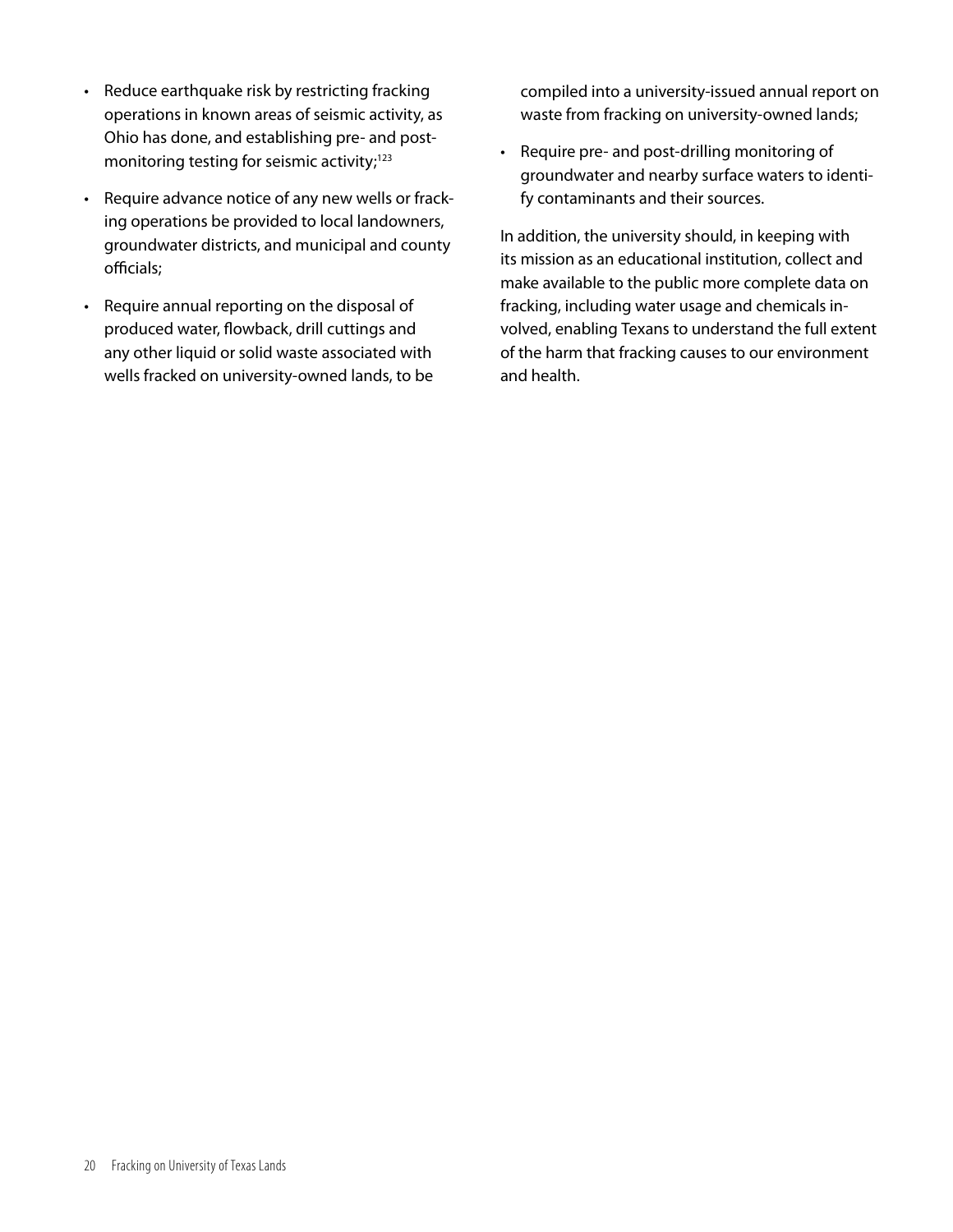# **Methodology**

### **Identifying Wells**

Data on wells drilled on university-owned land was received as the result of a public records request. Wells were identified by American Petroleum Institute (API) number from a list provided by Roger Starkey, Associate Vice Chancellor for State and Federal Relations, University of Texas System, correspondence with Huey Fisher in the office of Texas Representative Eddie Rodriguez, 12 March 2015. Additional clarifying information was provided on 12 May 2015. There were 4,350 well API numbers provided.

### **Assembling the Data**

FracFocus.org offers the most comprehensive database of wells that have been fracked, chemicals used in those frack jobs, and related information. The website is run by the Groundwater Protection Council, a non-profit association of state regulators of oil and gas drilling, and the Interstate Oil and Gas Compact Commission, a multi-state association.<sup>124</sup> The site itself is funded by the oil and gas industry.<sup>125</sup> Disclosure requirements are either set by states, some of which have mandatory disclosure rules, or by individual companies that choose to disclose in states without rules.

FracFocus.org has significant drawbacks:

• Companies enter the data themselves directly, and are not subject to verification or validation of their entries.<sup>126</sup>

- • Companies are allowed to withhold information on chemicals used in fracking by classifying them as trade secrets.<sup>127</sup>
- Disclosure to the database has only been mandatory in Texas since February 1, 2012, meaning any disclosures about fracking before then were voluntary and may not provide a comprehensive picture of the industry.128

Nevertheless, it is the best available data. In early 2015, for the first time, FracFocus made some of its data available for bulk download.<sup>129</sup>

However, those data were not the full data set submitted to the site. When FracFocus launched in January 2011, disclosure forms were submitted on paper or via electronic PDF, and were neither submitted nor later entered into the system in a machine-readable format. This format was called "FracFocus 1.0."<sup>130</sup>

Starting in November 2012, a new format, called "FracFocus 2.0," was made available for data entry. That included chemical data in machine-readable format, but was not the mandatory submission format until May 31, 2013.<sup>131</sup>

Only after May 31, 2013, was "FracFocus 2.0" the sole format for submitting disclosure data.<sup>132</sup>

As a result, the bulk-downloadable data available from FracFocus included only header information (without chemical disclosure) for records submitted in the "FracFocus 1.0." For data submitted in "Frac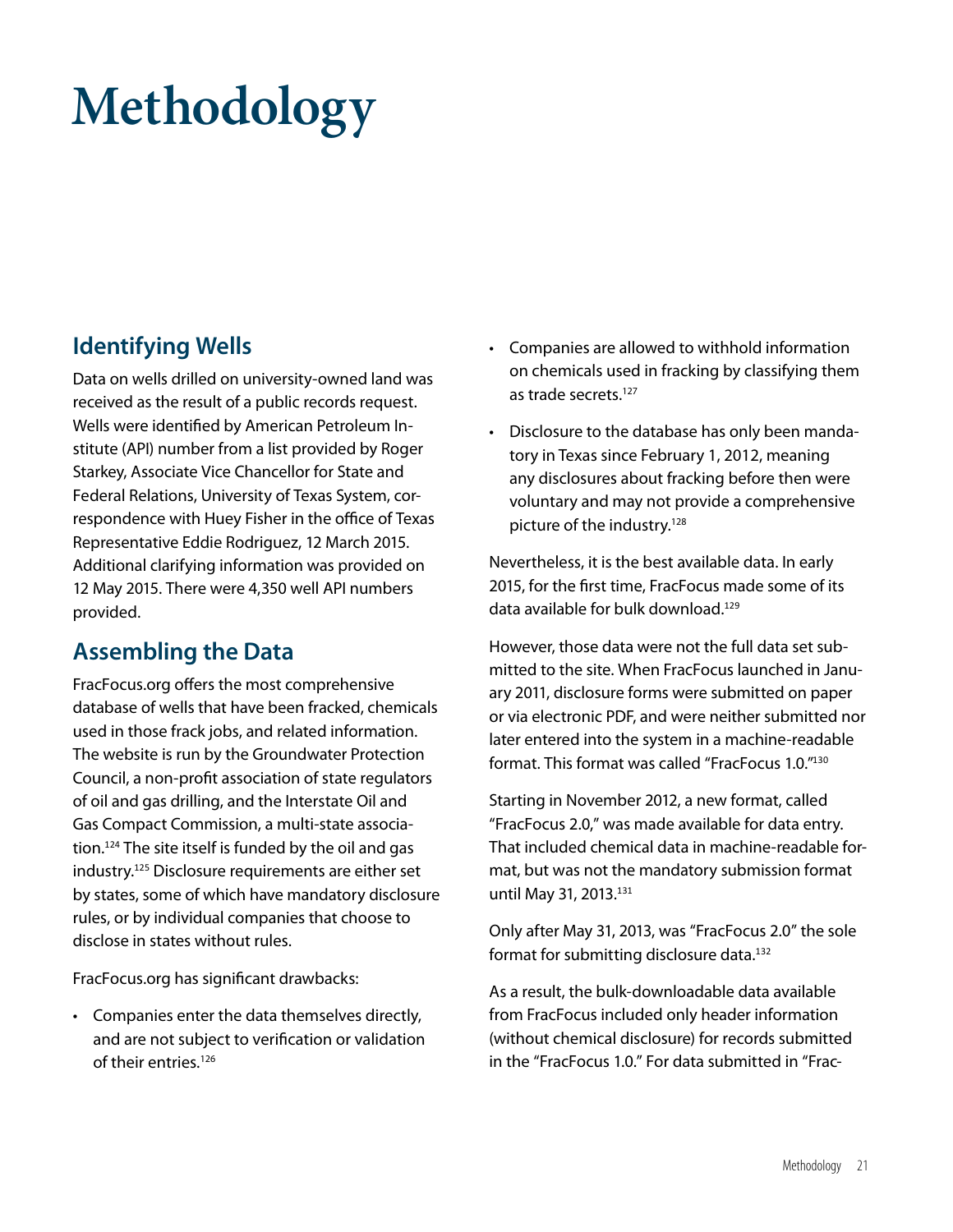Focus 2.0" format, the chemical disclosure data were available in the bulk download.<sup>133</sup>

To include in our analysis the data submitted in the "FracFocus 1.0" format required the incorporation of data released by the U.S. Environmental Protection Agency, which in March 2015 published an analysis of all the "FracFocus 1.0" data, as provided to the agency directly by FracFocus.<sup>134</sup>

The EPA conducted quality-assurance processes, but not real-world-comparison data validation, before releasing the data used in its analysis to the public.<sup>135</sup>

#### **FracFocus.org Data**

The most recently updated bulk data package was downloaded from FracFocus.org on 6 May 2015. The three data files were processed through Microsoft SQL Server software according to the instructions provided on the FracFocus website and archived at web.archive.org/web/20150520202149/http://data. fracfocus.org/DigitalDownload/FracFocus-SQLtoAccess.pdf.

The three data files were joined according to the instructions provided on the FracFocus website and archived at web.archive.org/web/20150520202248/ http://fracfocus.org/data-download, with one important change. The site itself recommends a pair of "inner join" processes, but that omits any mention of the header information for the records entered in the FracFocus 1.0 format (January 2011 to May 31, 2013), as well as 2,280 records whose data indicate they were entered in the FracFocus 2.0 format but for which chemical disclosure data is missing.<sup>136</sup> To include those records in our analysis, we conducted "left join" processes instead of the "inner join" ones.

Then, for ease in processing, the data – which up until that point included records from every state from which operators had submitted information – were culled to only those in the state of Texas.

#### **U.S. Environmental Protection Agency Data**

The EPA-processed data from "FracFocus 1.0" format information were downloaded from www2.epa.gov/ hfstudy/epa-project-database-developed-fracfocus-1-disclosures on 6 May 2015.

The "QAWell" table in the EPA data was queried for wells in Texas.

Those wells' associated disclosure data were joined with the FracFocus Texas wells data to create the assembled data.

#### **Determining Wells that Had Been Fracked**

Searching the assembled data for the 4,350 API numbers provided by the university returned 2,194 records of fracking operations conducted at 2,049 wells.

That is far fewer than the 4,132 wells University of Texas officials had estimated have been fracked, of the wells drilled on university-owned land from 2005 to 2015, and leaves 2,083 wells' fracking operations unaccounted for.<sup>137</sup> It is possible, and even likely, that some or all of those wells were fracked between 2005 and FracFocus's launch in 2011, or between 2005 and the beginning of mandatory disclosure in Texas in February 2012.

### **Determining Water Use at Fracked Wells**

The university supplied data that wells on universityowned land used 6.3 billion gallons of water between February 2012 and December 2014.<sup>138</sup> Discounting this by 5 percent, to reflect the university's assertion that 95 percent of the wells were fracked, results in 6 billion gallons of water. As fracking wells use far more water than conventional wells, this is a conservative calculation.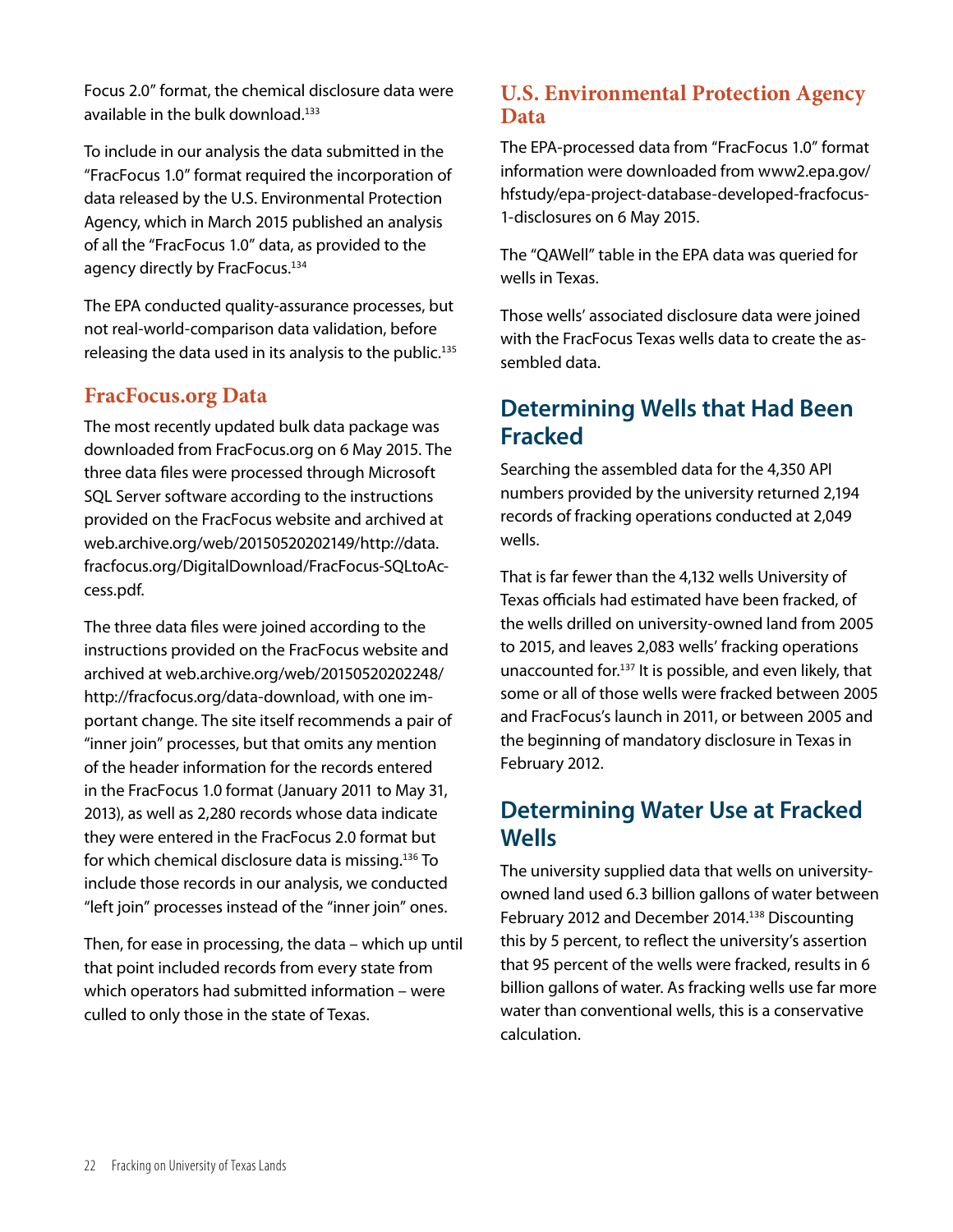### **Determining Chemical Use at Fracked Wells**

The FracFocus and EPA data have multiple records for each frack job, detailing each chemical used in that job. In total, the data for the 2,194 frack jobs at the 2,049 wells was in 82,459 records.

In Step 1, we excluded as incompletely entered the 7,363 records that listed a chemical on a frack job's reporting form but listed no ingredient concentration in the final composition of the fracking fluid.

In Steps 2 and 3, we selected data deemed most likely to be reliable for the purposes of our analysis, based on available data about ingredients' maximum concentrations in the final fracking fluid.

For Step 2, we wanted only reliable records regarding base fluid water usage. Water as a base fluid is a major component of fracking fluid. To identify water records describing base fluid concentration, we used the same method as described in the "Calculating chemical amounts" section below.

We excluded records with either too much or too little base fluid water concentration. Specifically, we excluded records from frack jobs where:

- the base fluid water maximum concentration was indicated in the data as exceeding 101 percent of the job's fracking fluid, or
- the base fluid water maximum concentration was indicated in the data as being less than 50 percent of the job's fracking fluid.

This resulted in the exclusion of 14,411 records.

In Step 3, we looked for reliable ingredient usage and reporting. FracFocus requires reporting of each ingredient's *maximum* percentage concentration in fracking fluid. If a fracking fluid's composition was significantly modified during the course of a fracking job, all the ingredients' maximum concentrations, when added together, could, therefore, exceed 100

percent. Using these numbers would likely result in overestimates of chemical amounts.

If a report was incomplete, all the disclosed ingredients' maximum concentrations, when added, could be far below 100 percent. With no way to know the concentrations of the missing ingredients, we assumed they, if reported, could potentially bring the total above 100 percent. Using these numbers, therefore, could result in overestimates of the amounts of those chemicals that were reported.

To ensure we were basing our analysis on fracking fluids whose composition was substantially completely reported and substantially uniform throughout the entire frack job, we excluded records from frack jobs where:

- the total component maximum concentration was indicated in the data as exceeding 101 percent of the job's fracking fluid,<sup>139</sup> or
- the total component maximum concentration was indicated in the data as being less than 95 percent of the job's fracking fluid.<sup>140</sup>

This resulted in the exclusion of 7,941 records.

These steps left for analysis 52,744 records from 1,542 frack jobs at 1,480 wells. Our analysis, therefore, was conducted on 64 percent of available records, describing 70 percent of frack jobs at 72 percent of wells, suggesting that the estimates of chemical use in this report likely significantly understates total chemical use at these wells.

As Table M-1 shows, 69.6 percent of the records from the FracFocus bulk download had valid data usable in this analysis. And following EPA's data quality efforts, 55.6 percent of the data downloaded from the EPA were usable.<sup>141</sup> This may be because the EPA's analysis depended first on converting PDF files into a machine-readable database format, a process that can easily introduce errors, such as by placing data values in incorrect fields.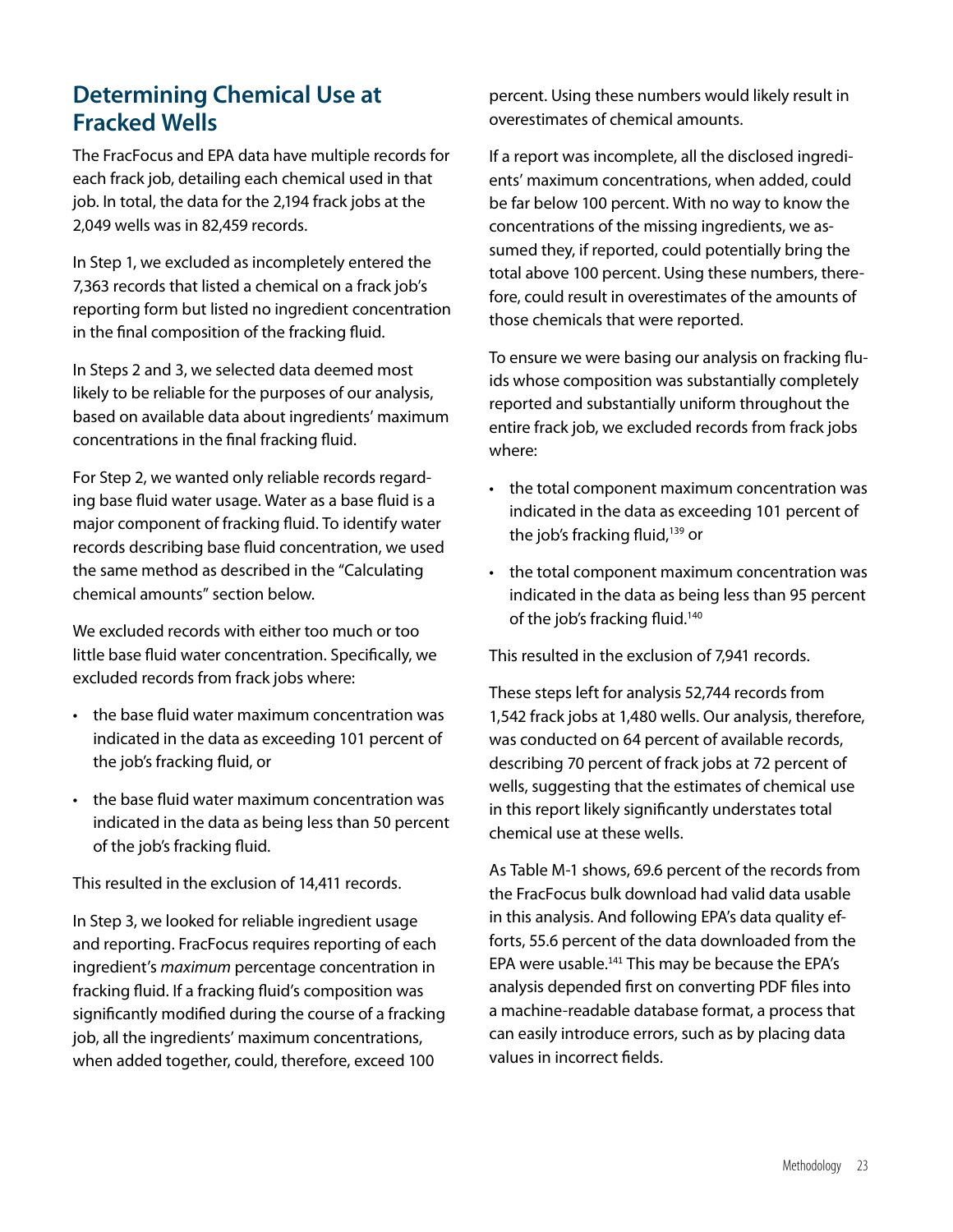| <b>Source</b>                                         | <b>Starting</b><br><b>Point: All</b><br>records for<br>frack jobs at<br><b>University</b><br><b>Lands wells</b> | Step 1:<br><b>Records</b><br>with nonzero<br>ingredient<br>concentration<br>in HF fluid | <b>Percent</b><br>kept | Step 2:<br><b>Records with-</b><br>in reasonable<br>water base<br>fluid concen-<br>tration limits | <b>Percent</b><br>kept from<br>previous<br>step | Step 3:<br><b>Records with-</b><br>in reasonable<br>ingredient<br>concentration<br>limits | <b>Percent</b><br>kept<br>from<br>previous<br>step | <b>Percent</b><br>kept<br>overall |
|-------------------------------------------------------|-----------------------------------------------------------------------------------------------------------------|-----------------------------------------------------------------------------------------|------------------------|---------------------------------------------------------------------------------------------------|-------------------------------------------------|-------------------------------------------------------------------------------------------|----------------------------------------------------|-----------------------------------|
| EPA - Frac-<br>Focus 1.0                              | 33,230                                                                                                          | 25,925                                                                                  | 78.0%                  | 23,677                                                                                            | 91.3%                                           | 18,474                                                                                    | 78.0%                                              | 55.6%                             |
| FracFo-<br>cus bulk<br>download<br>(FracFocus<br>2.0) | 49,229                                                                                                          | 49,171                                                                                  | 99.9%                  | 37,008                                                                                            | 75.3%                                           | 34,270                                                                                    | 92.6%                                              | 69.6%                             |
| Total                                                 | 82,459                                                                                                          | 75,096                                                                                  | 91.1%                  | 60,685                                                                                            | 80.8%                                           | 52,744                                                                                    | 86.9%                                              | 64.0%                             |

#### **Table M-1. Quantifying data validation exclusions**

### **Calculating Chemical Amounts**

To calculate the amount of each chemical used, we first calculated each frack job's total mass. The source data included both gallons of water used and the percentage by mass of water in the fracking fluid as a whole. As the mass of a gallon of water is a known quantity, this allows determination of the total mass of the fracking fluid.

Records detailing water use were those where the Chemical Abstracts Service Registry number was 7732-18-5, or where the trade name or ingredient name included the word "water" and did not mention other chemicals or substances. Many fracking jobs had multiple such records, because water is an ingredient in many fracking chemicals. For example, in 15 percent hydrochloric acid, the remaining 85 percent is water. We needed to ensure the total mass calculation was using only the water used as base fluid (sometimes also called "carrier fluid"), to correspond with the volume reported in gallons. For each job, we used the largest number reported in a "PercentHFJob" field for water records.

For each fracking job, each ingredient's percentage by mass was multiplied by the job's total mass, to arrive at a mass of that ingredient in that job.

Chemical masses were then added across fracking jobs, to arrive at a total of each chemical used in fracking on University of Texas-owned lands.

This method is the same as that used by media organizations in Texas and Ohio to determine amounts of chemicals used in fracking wells in those states.<sup>142</sup>

This method makes four key assumptions:

• It assumes that the number listed in the base fluid amount is, in fact, water. In FracFocus 1.0 data submissions this field had varying labels, referring to "base," "fluid" or "water," with operators asked to identify whether the base fluid was water or something else. In 93 percent of records in FracFocus 1.0, the base fluid was water.<sup>143</sup> The assumption that this field referred to water was used by the U.S. Environmental Protection Agency when calculating cumulative water volumes.<sup>144</sup>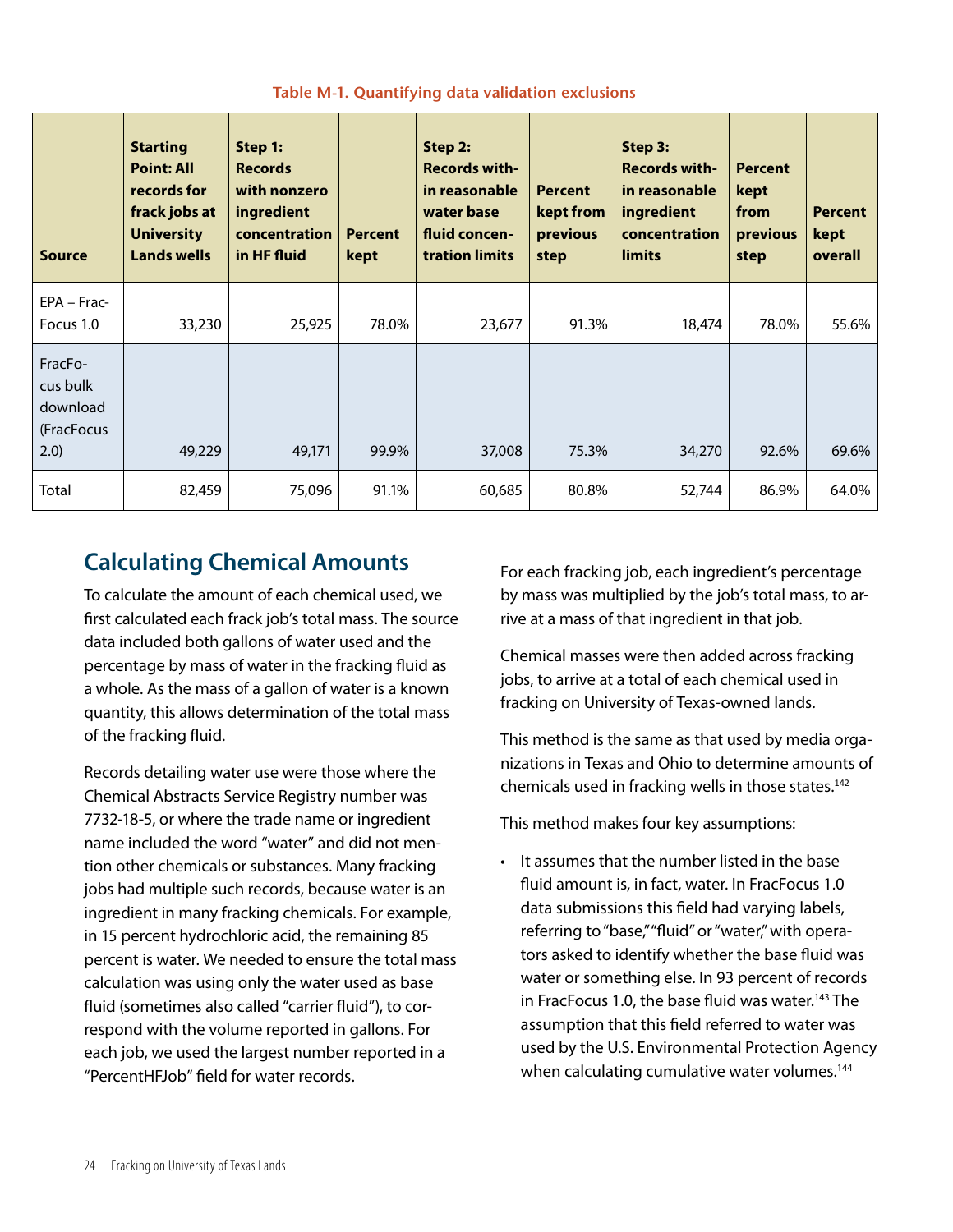In FracFocus 2.0 data, this distinction is clearer: One field is labeled "TotalBaseWaterVolume" and another is labeled "TotalBaseNonWaterVolume." Our analysis used the "TotalBaseWaterVolume" field for calculating the total job mass.

- • It assumes the number given for the concentration of the chemical ingredient in the total hydraulic fracturing fluid in percentage by mass remained constant throughout the frack job. Companies may vary their chemical compositions over the course of a frack job. However, FracFocus only asks them to report the maximum concentration, meaning there is no way to identify periods of time when the concentration might have been below that maximum level.
- • It uses only the field indicating the percentage of the chemical ingredient in the overall fracking fluid. Another field provides the percentage of the chemical ingredient in an additive – if an acid is in solution, for example, it would say the solution was 50 percent acid. The labeling on the FracFocus forms and in its documentation is clear that these two fields are unrelated and do not need to be factored together.
- • It assumes the water used in fracking jobs on university-owned lands is fresh, weighing 8.33 pounds per gallon.145 The university says it allows only "non-potable" water to be used in fracking on university-owned lands, a definition that could include fresh water.<sup>146</sup> Fresh water was selected because it is the most conservative assumption: If this model had assumed brackish water was used, the amounts of chemicals would have been higher, by 0.03 percent.<sup>147</sup>

The chemical totals we use in this report are the sums of the data reported just in the 1,542 frack jobs at the 1,480 wells with data in FracFocus and EPA databases; the results are not extrapolated to represent any additional wells.

### **Calculating Methane Emissions**

We calculated methane emissions using two approaches. The first approach multiplied emissions per well during completion by the number of fracking wells. The second method estimated emissions as a percentage of gas produced from fracking wells.

The production-based method includes emissions from a wider range of activities involved in producing gas from fracking wells – from drilling to fracking to processing – and therefore better reflects the impact of fracking. The per-well emission factor is conservative because it is based on a narrower definition of fracking activity (it excludes production and processing). However, it may overestimate emissions from wells that were drilled but produced little to no gas.

#### **Emissions Based on Well Completion**

We estimated methane emissions by multiplying an estimate of emissions per completion of a fracking gas well by 4,132, the number of fracked wells on university-owned land.

Two recent studies – one from the Massachusetts Institute of Technology and one from the University of Texas – estimate methane emissions per well.

For the MIT calculation, we estimated average emissions of 50,000 kilograms of methane per well, per Francis O'Sullivan and Sergey Paltsev, "Shale Gas Production: Potential Versus Actual Greenhouse Gas Emissions," *Environmental Research Letters*, 7:1-6, 26 November 2012, doi: 10.1088/1748-9326/7/4/044030.

This estimate is a national average based on nearly 4,000 wells completed in 2010 and assumes 70 percent of wells undergo "green" completions in which fugitive emissions are captured. This likely overstates the green completions rate before 2010.

For the University of Texas calculation, we estimated average emissions of 1,733 kilograms of methane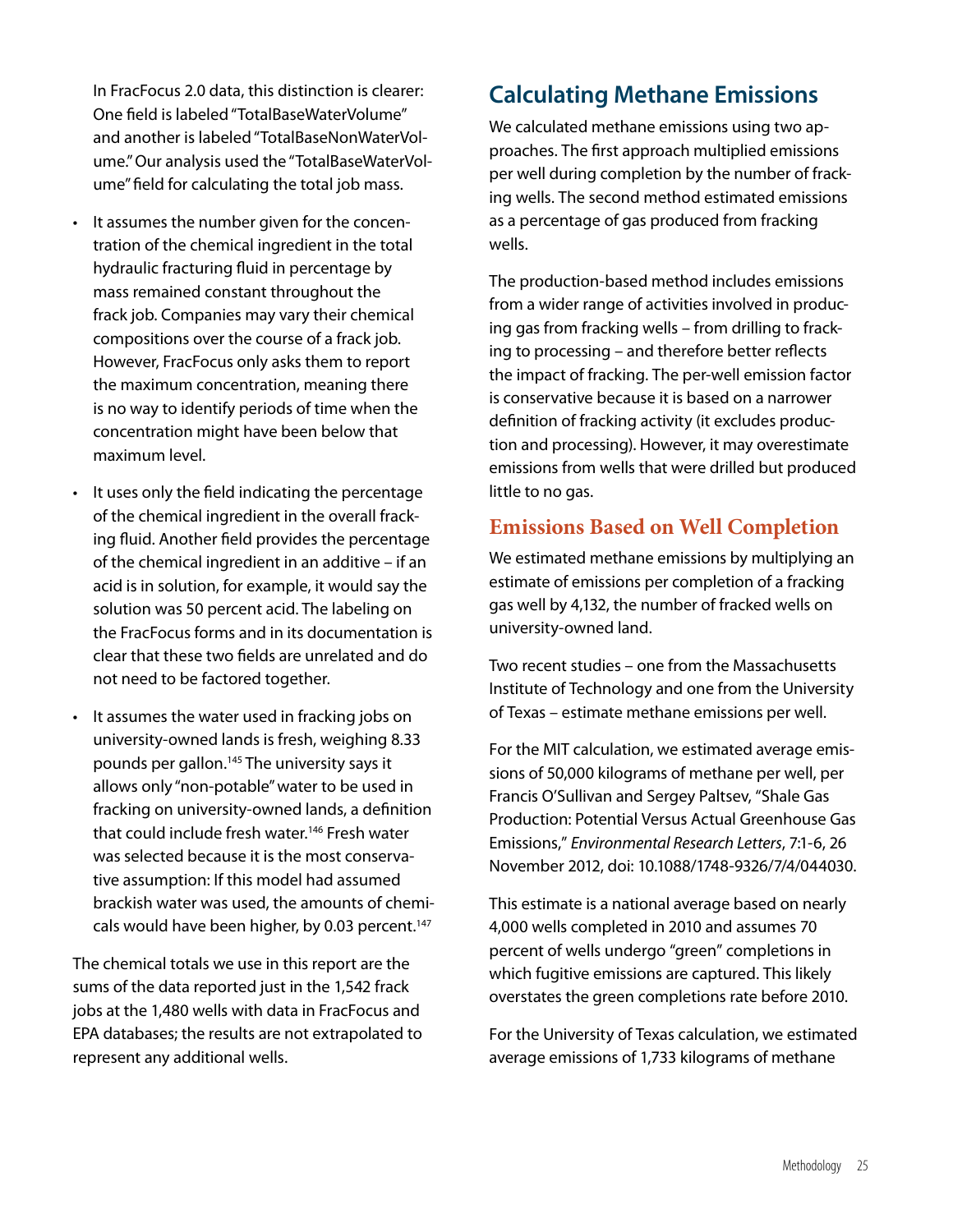per well, per David T. Allen et al., "Measurements of Methane Emissions at Natural Gas Production Sites in the United States," *Proceedings of the National Academy of Sciences* 44:110, 17768-17773, 16 September 2013, doi: 10.1073/ pnas.1304880110.

This estimate is an average based on 24 well completions in 2012 in four U.S. regions, among which 62 percent of wells had at least some fugitive emissions captured. This likely overestimates the rate of completions with captured emissions before 2010. Further research has raised questions about the accuracy of the methane emissions measurements used in that study.<sup>148</sup>

Our estimates based on well completions have two limitations of note. First, they do not include methane emissions from pipelines, compressor stations, and condensate tanks, or carbon dioxide emissions from equipment used to produce gas. Second, they may not accurately reflect emissions from fracked shale wells that primarily produce oil rather than gas. The data we obtained on well completions do not distinguish between wells fracked for oil versus gas production and therefore we have chosen to apply this estimate for shale gas wells to all wells. We spoke with two experts in the field who believe that, given the lack of better data on emissions from oil wells, is it reasonable to assume that fracked oil wells have substantial methane emissions. We converted methane emissions to carbon dioxide equivalents using a 100-year global warming potential of 34 times that of carbon dioxide, per Gunnar Myhre, Drew Shindell, et al., Intergovernmental Panel on Climate Change, "Anthropogenic and Natural Radiative Forcing," *Climate Change 2013: The Physical Science Basis, Contribution of Working Group I to the Fifth Assessment Report of the Intergovernmental Panel on Climate Change*, 2013.

#### **Emissions Based on Gas Production.**

The University of Texas data provided included information on production, saying there were 511,945.6 million cubic feet of gas produced from the 4,350

wells on university-owned land that were drilled between 2005 and 2015.

We converted cubic feet of produced gas to cubic feet of methane using the assumption that 78.8 percent of gas produced from unconventional wells is methane, per Robert Howarth, et al., "Methane and the Greenhouse Gas Footprint of Natural Gas from Shale Formations," *Climatic Change* 106: 679-690, 2011.

Two recent studies – one from Cornell and one from the University of Texas – estimate rates of methane emissions as a percentage of gas production.

For the Cornell calculation, we assume that 3.3 percent of the methane produced over the life of a well is lost as fugitive emissions, per Robert Howarth, et al., "Methane and the Greenhouse Gas Footprint of Natural Gas from Shale Formations," *Climatic Change* 106: 679-690, 2011, as presented in Robert Howarth, et al., *Methane Emissions from Natural Gas Systems; Background Paper Prepared for National Climate Assessment*, 25 February 2012.

This estimate includes well-site and processing emissions from shale and tight-gas sands wells that produce gas. The estimate assumes significant venting of methane in the initial days after a well is fracked.

For the University of Texas calculation, we assume that 1.2 percent of the gross gas production over the life of a well is lost as fugitive emissions of methane, per the field production emissions number calculated in David T. Allen et al., "Measurements of Methane Emissions at Natural Gas Production Sites in the United States," *Proceedings of the National Academy of Sciences* 44:110, 17768-17773, 16 September 2013, doi: 10.1073/ pnas.1304880110, used in place of the 2011 field production emissions number in EPA, *Inventory of U.S. Greenhouse Gas Emissions and Sinks: 1990 to 2011*, 12 April 2013. Further research has raised questions about the accuracy of the methane emissions measurements used in that study.<sup>149</sup>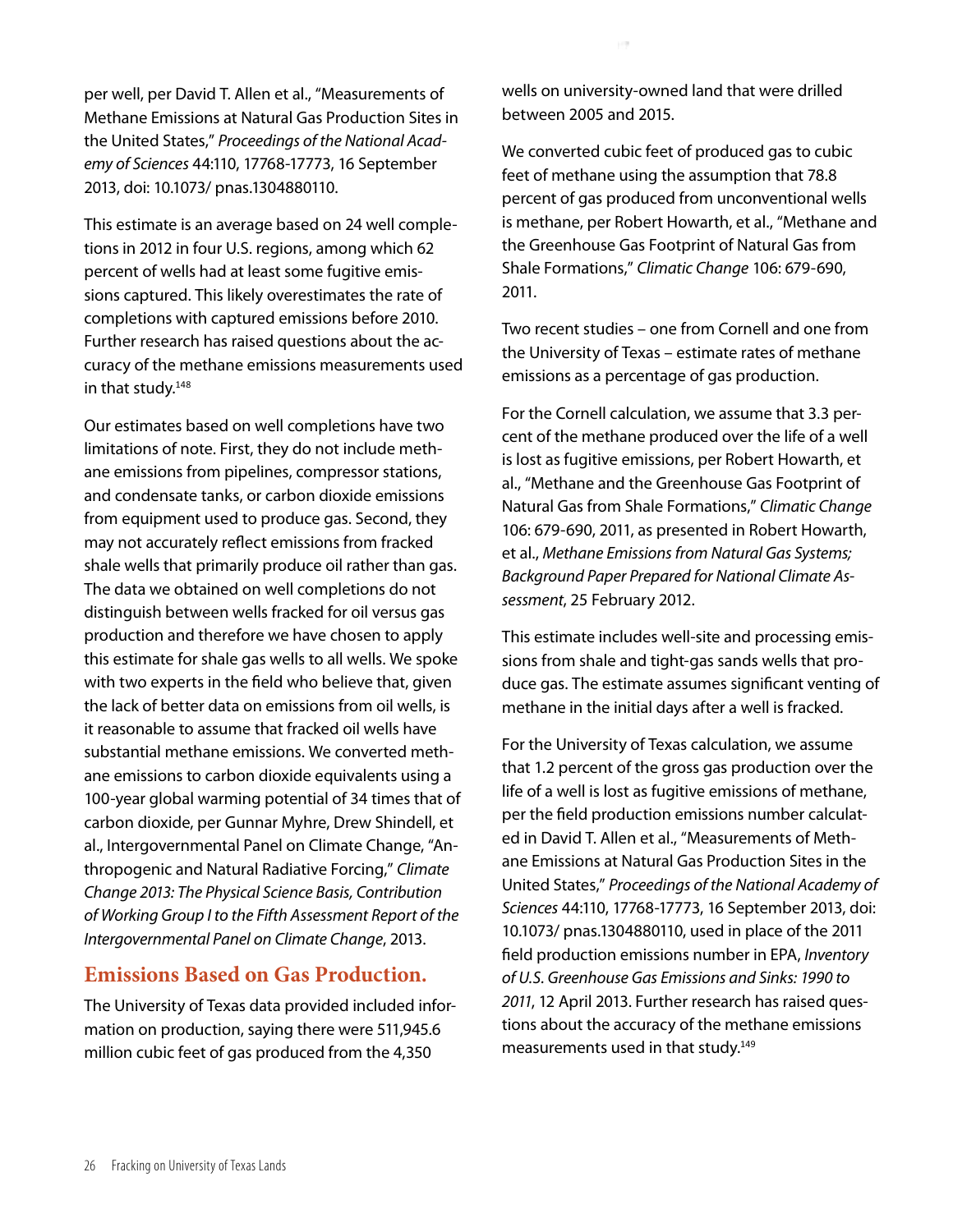The 3.3 percent pollution rate from Howarth, et al., is higher, and the 1.2 percent pollution rate from Allen, et al., is lower, than the rate reported in EPA, *Inventory of U.S. Greenhouse Gas Emissions and Sinks: 1990 to 2011*, 12 April 2013.

The 3.3 percent pollution rate is in the range of one recent study that measured fugitive emissions over a gas and oil field in Colorado, finding fugitive methane emissions of 2.3 to 7.7 percent of gas produced (Gabrielle Pétron, et al., "Hydrocarbon Emissions Characterization in the Colorado Front Range: A Pilot Study," *Journal of Geophysical Research*, 117, D04304, 2012, doi:10.1029/2011JD016360, and Jeff Tollefson, "Air Sampling Reveals High Emissions from Gas Field," *Nature*, 483(7384): 139-140, 9 February 2012, doi: 10.1038/482139a).

A second recent study in the same area measured methane emissions equal to 6.2 to 11.7 percent of production (Anna Karion, et al., "Methane Emissions Estimate from Airborne Measurements over a Western United States Natural Gas Field," *Geophysical Research Letters*, 27 August 2013, doi: 10.1002/grl.50811).

As in our calculations based on well completion, we converted methane emissions to carbon dioxide equivalents using a 100-year global warming potential of 34 times that of carbon dioxide, per Gunnar Myhre, Drew Shindell, et al., Intergovernmental Panel on Climate Change, "Anthropogenic and Natural Radiative Forcing," *Climate Change 2013: The Physical Science Basis, Contribution of Working Group I to the Fifth Assessment Report of the Intergovernmental Panel on Climate Change*, 2013.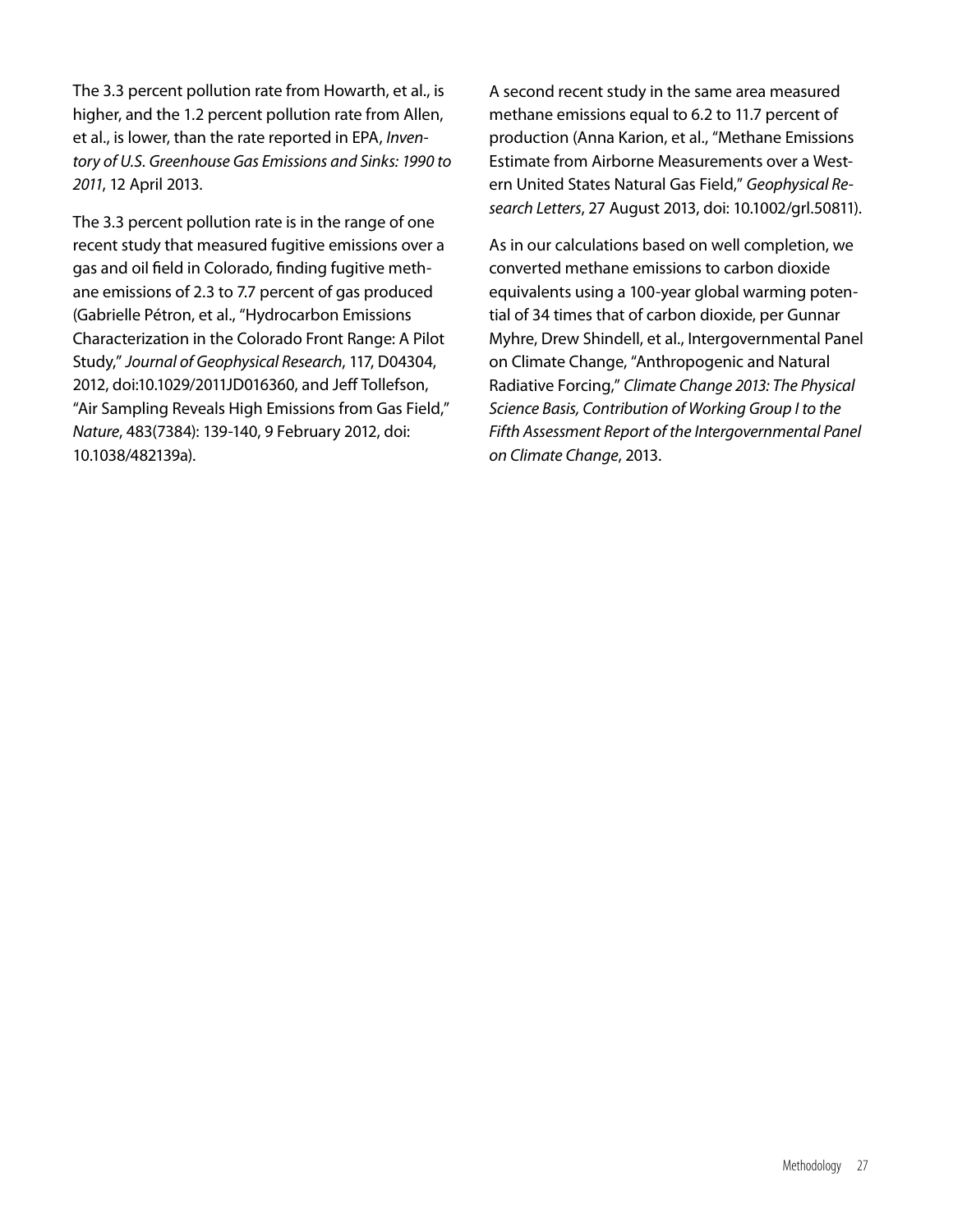## **Notes**

1. Sibley Nature Center, "The Texon Scar," *Essays: Moseying: The History of the Southern Llano Estacado*, 21 July 2004, archived at web.archive.org/web/20150515163927/ http://www.sibleynaturecenter.org/essays/moseying/history/040721\_texonscar.html.

2. Ralph K.M. Haurwitz, "UT Tries to Revive Oil Land that Gave it Life," *Austin American-Statesman*, 7 July 2008.

3. Ibid.

4. Anthony Ingraffea et al., "Assessment and Risk Analysis of Casing and Cement Impairment in Oil and Gas Wells in Pennsylvania, 2000–2012," *Proceedings of the National Academy of Sciences* 111:30, 29 July 2014, 10955-10960, doi: 10.1073/pnas.1323422111; Anthony Ingraffea, Physicians, Scientists and Engineers for Healthy Energy, *Fluid Migration Mechanisms Due to Faulty Well Design and/or Construction: An Overview and Recent Experiences in the Pennsylvania Marcellus Play*, January 2013.

5. Thomas Darrah et al., "Noble Gases Identify the Mechanisms of Fugitive Gas Contamination in Drinking-Water Wells Overlying the Marcellus and Barnett Shales," *Proceedings of the National Academy of Sciences* 111:39, 30 September 2014, 14076-14081, doi: 10.1073/ pnas.1322107111; Zacharias Hildenbrand, "A Comprehensive Analysis of Groundwater Quality in the Barnett Shale Region," *Environmental Science and Technology*, doi: 10.1021/acs.est.5b01526, 17 June 2015.

6. Amy Mall, "Incidents Where Hydraulic Fracturing Is a Suspected Cause of Drinking Water Contamination" (blog post), *NRDC Switchboard*, 28 February 2014, archived at web.archive.org/web/20150423144319/http://switchboard.nrdc.org/blogs/amall/incidents\_where\_hydraulic\_frac.html.

7. Kevin Begos, "Some States Confirm Water Pollution from Drilling," Associated Press, 5 January 2014, archived at web.archive.org/web/20150423142133/ http://bigstory.ap.org/article/some-states-confirmwater-pollution-drilling.

8. Elizabeth Ridlington, Frontier Group, and John Rumpler, Environment America Research & Policy Center, *Fracking by the Numbers*, October 2013, available at www.frontiergroup.org/reports/fg/fracking-numbers.

9. Disposal well leaked into the Cenozoic Pecos Alluvium Aquifer: Kate Galbraith and Terrence Henry, "As Fracking Proliferates in Texas, So Do Disposal Wells," *Texas Tribune*, 29 March 2013, archived at web.archive. org/web/20150423151737/https://www.texastribune. org/2013/03/29/disposal-wells-fracking-waste-stirwater-concerns/; 6.2 billion gallons contaminated and source for drinking water: City of Midland, Texas, "City of Midland's Motion for Estimation of Claims for Purpose of Allowance, Voting, and Determining Plan Feasibility, and Request for Determination that Remediation Claim Is Entitled to Administrative Expense Priority," document 256 in case 10-36484-HDH-11, *In Re: Heritage Consolidated et al., Debtors*, in United States Bankruptcy Court for the District of Northern Texas Dallas Division, 15 November 2010; source for irrigation: Ian C. Jones, Texas Water Development Board, "Chapter 9: Cenozoic Pecos Alluvium Aquifer," in Robert E. Mace et al., *Report 356: Aquifers of West Texas*, 2001, archived at web. archive.org/web/20150520170336/https://www.twdb. texas.gov/publications/reports/numbered\_reports/doc/ R356/Chapter9.pdf.

10. See note 8.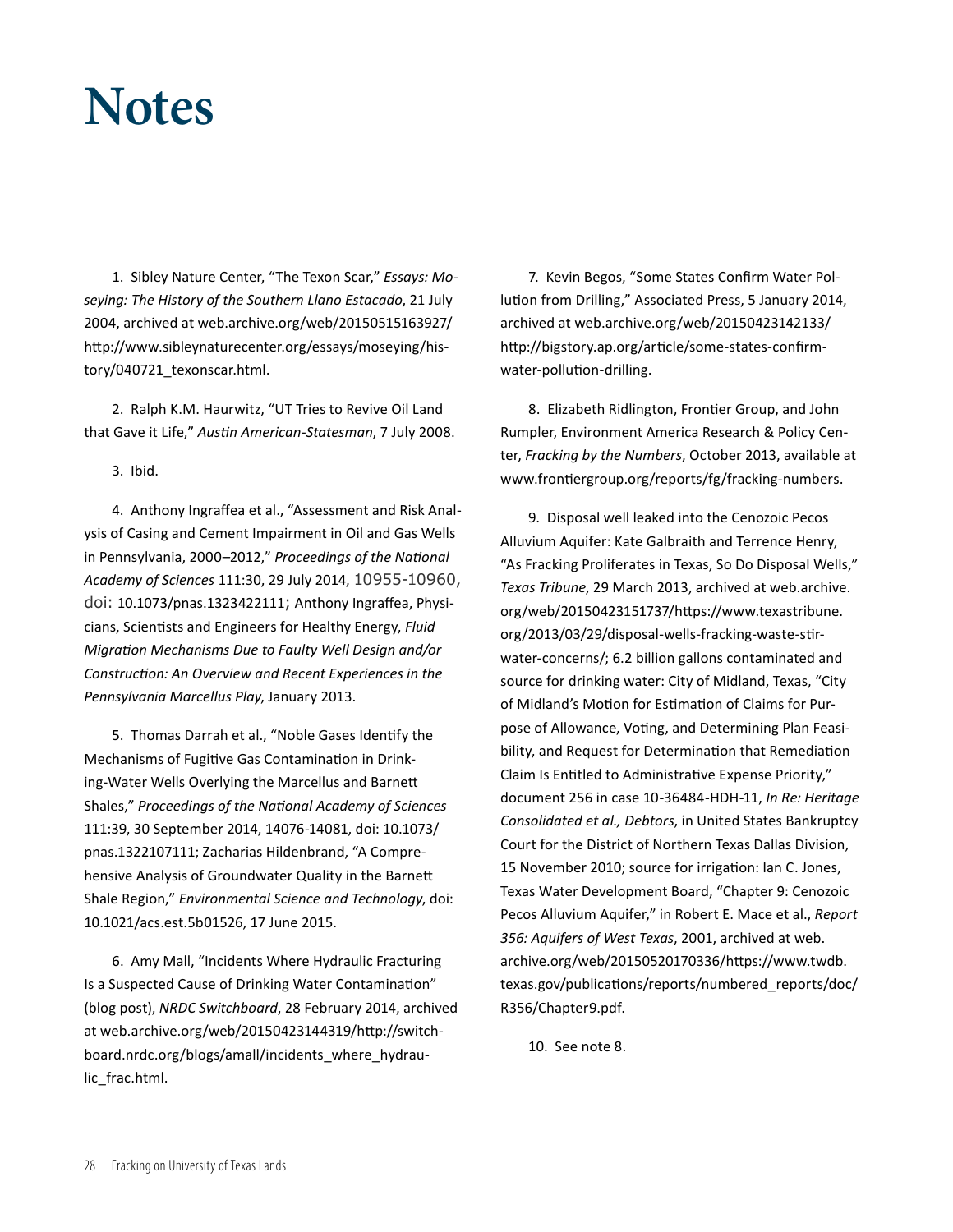11. Jean-Philippe Nicot et al., for the Texas Oil & Gas Association, *Oil & Gas Water Use in Texas: Update to the 2011 Mining Water Use Report*, September 2012.

12. Kate Galbraith, "Texas Study Finds Increase in Water Used for Fracking," *Texas Tribune*, 15 January 2013, archived at web.archive.org/web/20150615182830/https:// www.texastribune.org/2013/01/15/texas-study-tracesfracking-and-water-use/.

#### 13. Ibid.

14. Dave Fehling, "Drilling Uses 40 Percent of Water in Some Texas Counties," *HoustonPublicMedia. org*, 23 February 2015, archived at web.archive.org/ web/20150720160119/http://www.houstonpublicmedia. org/news/oil-gas-drilling-using-40-percent-of-all-water-insome-texas-counties/.

15. Drying up supplies: Suzanne Goldenberg, "A Texan Tragedy: Ample Oil, No Water," *The Guardian*, 11 August 2013, archived at web.archive.org/web/20150520175606/ http://www.theguardian.com/environment/2013/aug/11/ texas-tragedy-ample-oil-no-water; 2013 and 2014, requiring new wells to be drilled: W. Gardner Selby, "Sid Miller Says, 'We Have Towns in West Texas that Are out of Water," *Politifact.com*, 8 April 2015, archived at web.archive.org/ web/20150520180147/http://www.politifact.com/texas/ statements/2015/apr/08/sid-miller/sid-miller-says-wehave-towns-west-texas-are-out-w/.

16. Texas Water Development Board, *Water for Texas: 2012 State Water Plan*, January 2012.

17. Based on projected water use for production of oil and gas from shale, tight gas and tight oil formations from Texas Water Development Board, *Current and Projected Water Use in the Texas Mining and Oil and Gas Industry*, June 2011.

18. Texas Water Development Board, *The State of Water in the Big Bend*, archived at web.archive.org/ web/20150615141449/https://tpwd.texas.gov/landwater/ water/environconcerns/regions/bigbend.phtml.

19. Sheila Bushkin-Bedient and Geoffrey E. Moore, Preventive Medicine and Family Health Committee of the Medical Society of the State of New York, *Update on Hydrofracking*, New York State Chapter, American Academy of Pediatrics, n.d., archived at web.archive.org/ web/20150520181327/http://nysaap.org/update-on-hydrofracking/.

20. Earthworks, *Reckless Endangerment While Fracking the Eagle Ford*, September 2013.

21. U.S. House of Representatives, Committee on Energy and Commerce, *Chemicals Used in Hydraulic Fracturing*, April 2011; Seth Shonkoff, Jake Hays and Madelon Finkel, "Environmental Public Health Dimensions of Shale and Tight Gas Development," *Environmental Health Perspectives*, August 2014.

22. Seth Shonkoff, Jake Hays and Madelon Finkel, "Environmental Public Health Dimensions of Shale and Tight Gas Development," *Environmental Health Perspectives*, August 2014..

23. Chemicals released: Ventura County Air Pollution Control District, *AB2588 Combustion Emission Factors*, 17 May 2001, archived at web.archive.org/ web/20150616142543/http://www.aqmd.gov/docs/defaultsource/permitting/toxics-emission-factors-from-combustion-process-.pdf?sfvrsn=0; health effects: Lisa McKenzie et al., "Human Health Risk Assessment of Air Emissions from Development of Unconventional Natural Gas," *Science of the Total Environment* 424, 79-87, doi:10.1016/j.scitotenv.2012.02.018.

24. Timothy Vinciguerra et al., "Regional Air Quality Impacts of Hydraulic Fracturing and Shale Natural Gas Activity: Evidence from Ambient VOC Observations," *Atmospheric Environment* 110, 144-150, doi:10.1016/j. atmosenv.2015.03.056, June 2015.

25. Texas State Legislature, *Senate Bill 1134 (2011- 2012): Relating to the Issuance of Permits for Certain Facilities Regulated by the Texas Commission on Environmental Quality*, enacted 17 June 2011.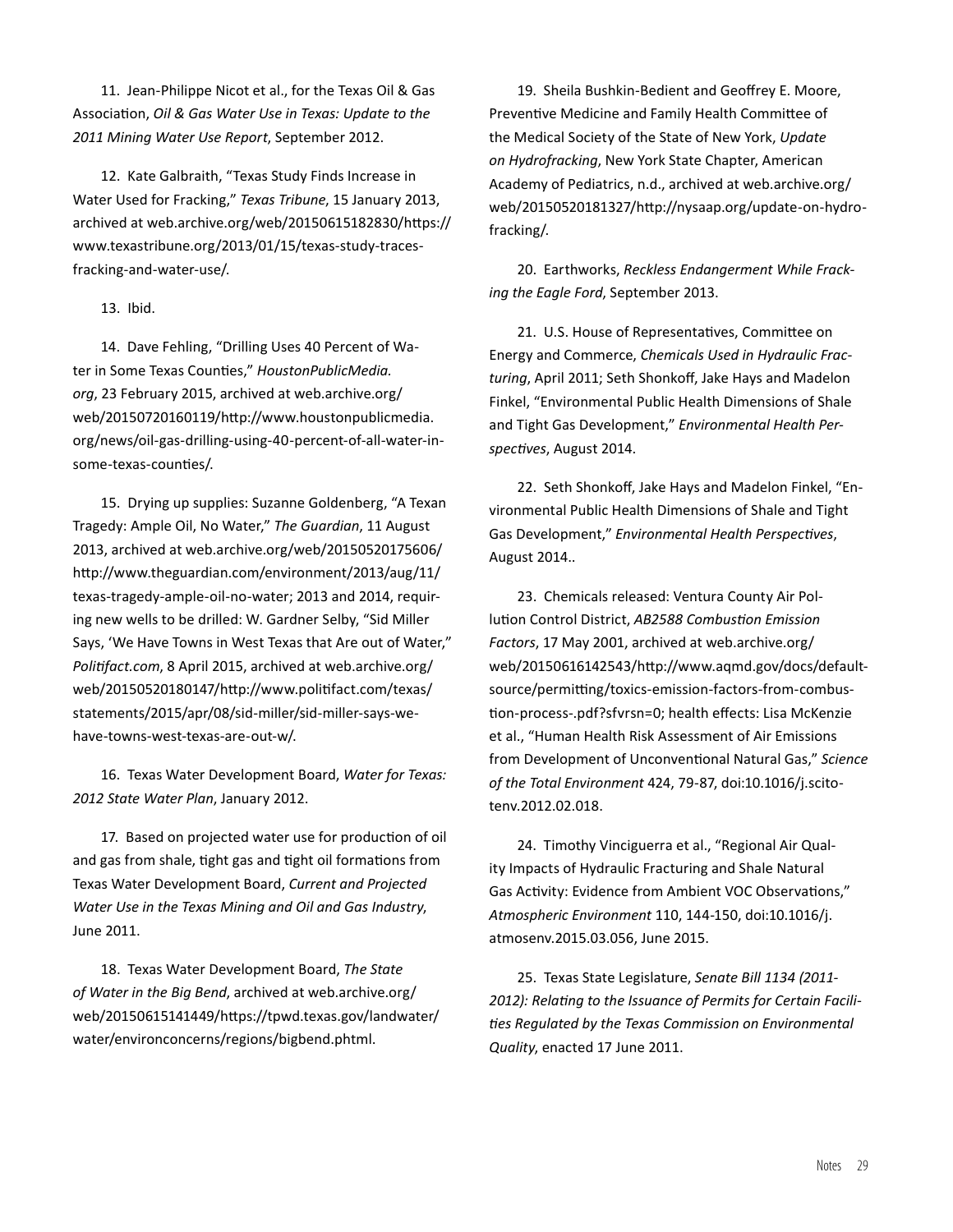26. Colorado rules: Colorado Department of Public Health and Environment, Air Quality Control Commission, *Regulation Number 7: Control of Ozone via Ozone Precursors and Control of Hydrocarbons via Oil and Gas Emissions (Emissions of Volatile Organic Compounds and Nitrogen Oxides)*, 5 CCR 1001-9, adopted 23 February 2014, archived at web. archive.org/web/20150615173408/https://www.colorado. gov/pacific/sites/default/files/5-CCR-1001-9\_0.pdf.

27. Respiratory and neurological problems: Peter M. Rabinowitz, et al., "Proximity to Natural Gas Wells and Reported Health Status: Results of a Household Survey in Washington County, Pennsylvania," *Environmental Health Perspectives*, 10 September 2014 and Physicians for Social Responsibility, Environmental Health Policy Institute, *Health Risk Assessment of Natural Gas Drilling in Colorado*, accessed at www.psr.org/environment-and-health/environmentalhealth-policy-institute/responses/health-risk-assessmentof-natural-gas-drilling-colorado.html, 6 October 2014; birth defects: Lisa McKenzie et al., "Birth Outcomes and Maternal Residential Proximity to Natural Gas Development in Rural Colorado," *Environmental Health Perspectives*, April 2014.

28. David Manthos, SkyTruth, *Cancer-Causing Chemicals Used in 34% of Reported Fracking Operations*, 22 January 2013.

29. Ibid.

30. Ibid.

31. See note 22.

32. Ibid.

33. Chemicals are endocrine disruptors: see note 22; what endocrine disruptors do: National Institute of Environmental Health Sciences, *Endocrine Disruptors*, accessed at www.niehs.nih.gov/health/topics/agents/endocrine/, 10 December 2014.

34. L.M. McKenzie, et al., "Human Health Risk Assessment of Air Emissions from Development of Unconventional Natural Gas Resources," *Science of the Total Environment*, 424: 79-87, 1 May 2012.

35. InsideClimate News, the Center for Public Integrity, and The Weather Channel, "Fracking the Eagle Ford Shale: Big Oil and Bad Air on the Texas Prairie," *InsideClimate News*, 18 February 2014, archived at web.archive. org/web/20150608145142/http://insideclimatenews.org/ fracking-eagle-ford-shale-big-oil-bad-air-texas-prairie.

36. Abrahm Lustgarten and Nicholas Kusnetz, "Science Lags as Health Problems Emerge Near Gas Fields," *ProPublica*, 16 September 2011; Nadia Steinzor, Earthworks, Wilma Subra, Subra Company, and Lisa Sumi, *Gas Patch Roulette: How Shale Gas Development Risks Public Health in Pennsylvania*, October 2012.

37. See note 20.

38. Jenny Deam, "July Awards Texas Family Nearly \$3 Million in Fracking Case," *Los Angeles Times*, 23 April 2014.

39. U.S. Occupational Safety and Health Administration, *Hazard Alert: Worker Exposure to Silica During Hydraulic Fracturing*, accessed at www.osha.gov/dts/hazardalerts/hydraulic\_frac\_hazard\_alert.html, 27 October 2014.

40. Gunnar Myhre, Drew Shindell, et al., Intergovernmental Panel on Climate Change, "Anthropogenic and Natural Radiative Forcing," *Climate Change 2013: The Physical Science Basis, Contribution of Working Group I to the Fifth Assessment Report of the Intergovernmental Panel on Climate Change*, 2013.

41. Center for Sustainable Shale Development, *Performance Standards*, accessed at www.sustainableshale. org/performance-standards, 15 October 2014; A.R. Brandt, et al., "Methane Leaks From North American Natural Gas Systems," *Science*, 14 February 2014.

42. ICF International for Environmental Defense Fund, *Economic Analysis of Methane Emission Reduction Opportunities in the U.S. Onshore Oil and Natural Gas Industries*, March 2014, archived at web.archive.org/ web/20150615183926/http://www.edf.org/sites/default/ files/methane\_cost\_curve\_report.pdf.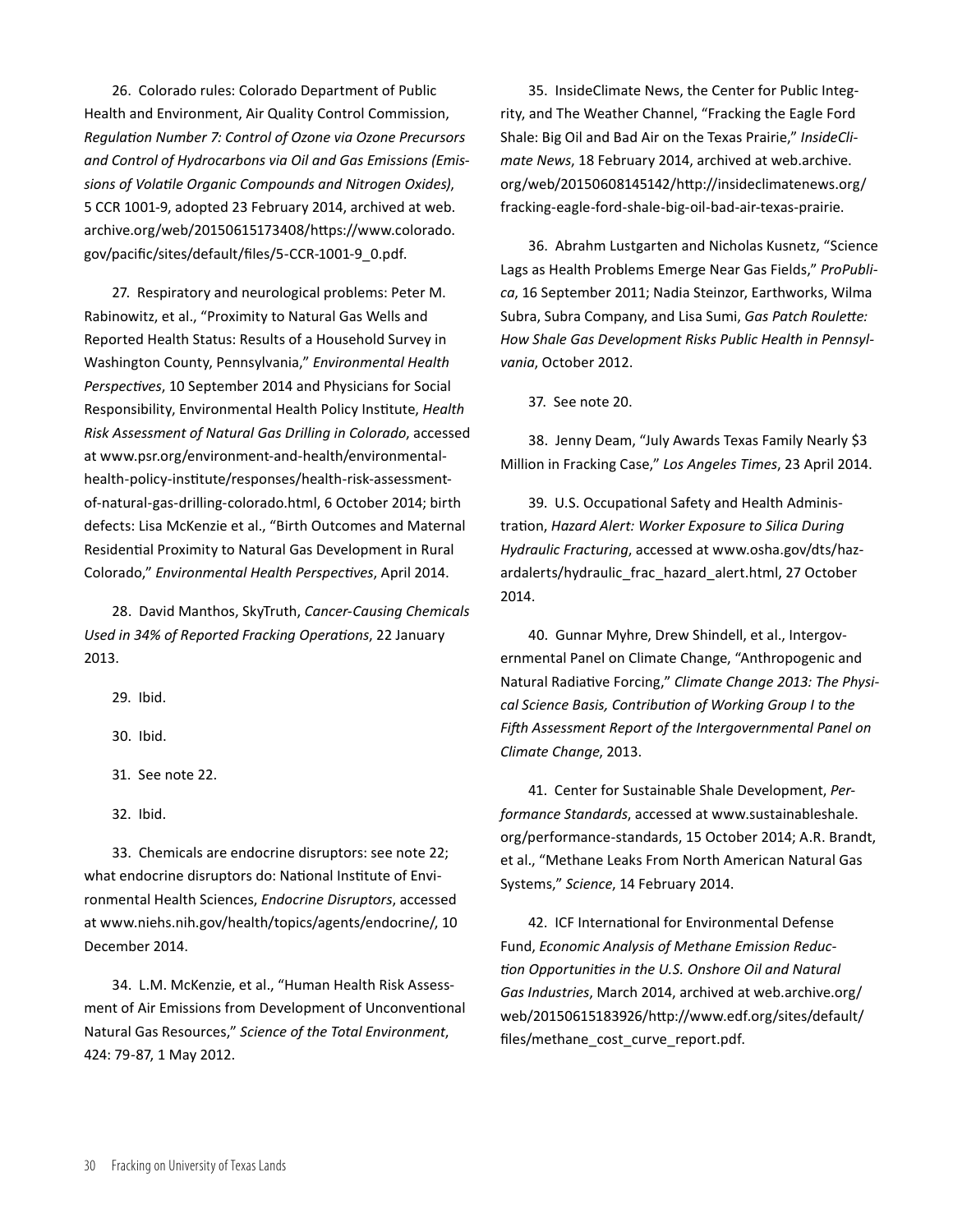43. Matthew Hornbach et al., "Causal Factors for Seismicity Near Azle, Texas," *Nature Communications* 6:6728, doi: 10.1038/ncomms7728, 21 April 2015.

44. Ibid.

45. Ibid.

46. Canada: Canadian Press, "Fracking Causes Minor Earthquakes, B.C. Regulator Says," *CBC News*, 6 September 2012, archived at web.archive.org/web/20150515182458/ http://www.cbc.ca/news/canada/british-columbia/ fracking-causes-minor-earthquakes-b-c-regulatorsays-1.1209063.

47. Mark Petersen et al., U.S. Geological Survey, *Incorporating Induced Seismicity in the 2014 United States National Seismic Hazard Model—Results of 2014 Workshop and Sensitivity Studies* (Open-File Report 2015–1070), 23 April 2015.

48. Ibid.

49. University Lands, University of Texas System, *Facts About the University Lands* (fact sheet), archived at web. archive.org/web/20150422153051/http://www.utlands. utsystem.edu/facts.aspx.

50. Land leases from 2005 to 2014 cover 1.3 million acres per University Lands, University of Texas System, *Previous Lease Sale Results*, archived at web.archive.org/ web/20150422153436/http://www.utlands.utsystem.edu/ leasesale results.aspx; this is similar to historic levels as described in University Lands, University of Texas System, *Facts About the University Lands* (fact sheet), archived at web.archive.org/web/20150422153051/http://www. utlands.utsystem.edu/facts.aspx.

51. University of Texas System, *Leadership*, archived at web.archive.org/web/20150520191527/http://www. utsystem.edu/leadership.

#### 52. Ibid.

53. University of Texas System, *Business Affairs*, archived at web.archive.org/web/20150520191616/http:// www.utsystem.edu/offices/business-affairs; University

Lands, University of Texas System, *About University Lands*, archived at web.archive.org/web/20150422153919/http:// www.utlands.utsystem.edu/aboutus.aspx.

54. Board of Regents, University of Texas System, "Rule 10402: Committees and Other Appointments," *Regents Rules and Regulations*, archived at web.archive.org/ web/20150601142046/http://www.utsystem.edu/boardof-regents/rules/10402-committees-and-other-appointments; University of Texas System, *Members Appointed to University Lands Advisory Board* (press release), 10 July 2014, archived at web.archive.org/web/20150520191855/ https://www.utsystem.edu/news/2014/07/10/membersappointed-university-lands-advisory-board.

55. University of Texas System, *Members Appointed to University Lands Advisory Board* (press release), 10 July 2014, archived at web.archive.org/web/20150520191855/ https://www.utsystem.edu/news/2014/07/10/membersappointed-university-lands-advisory-board.

56. University of Texas Investment Management Company, *History of the Permanent University Fund*, n.d., archived at web.archive.org/web/20150520192106/http:// www.utimco.org/Funds/Endowment/PUF/PUFBrochure. pdf.

57. University Lands, University of Texas System, *Mineral Interests*, n.d., archived at web.archive.org/ web/20150520192531/http://www.utlands.utsystem.edu/ mineral\_act.aspx.

58. Oversight by Board for Lease of University Lands: University Lands, University of Texas System, *Mineral Interests*, n.d., archived at web.archive.org/ web/20150520192531/http://www.utlands.utsystem. edu/mineral\_act.aspx; chairman of Board for Lease: Board for Lease of University Lands, University of Texas System, *Board Members*, archived at web.archive.org/ web/20150520192615/http://www.utsystem.edu/bfl/ board.html.

59. Board for Lease of University Lands, University of Texas System, *Board Members*, archived at web.archive. org/web/20150520192615/http://www.utsystem.edu/bfl/ board.html.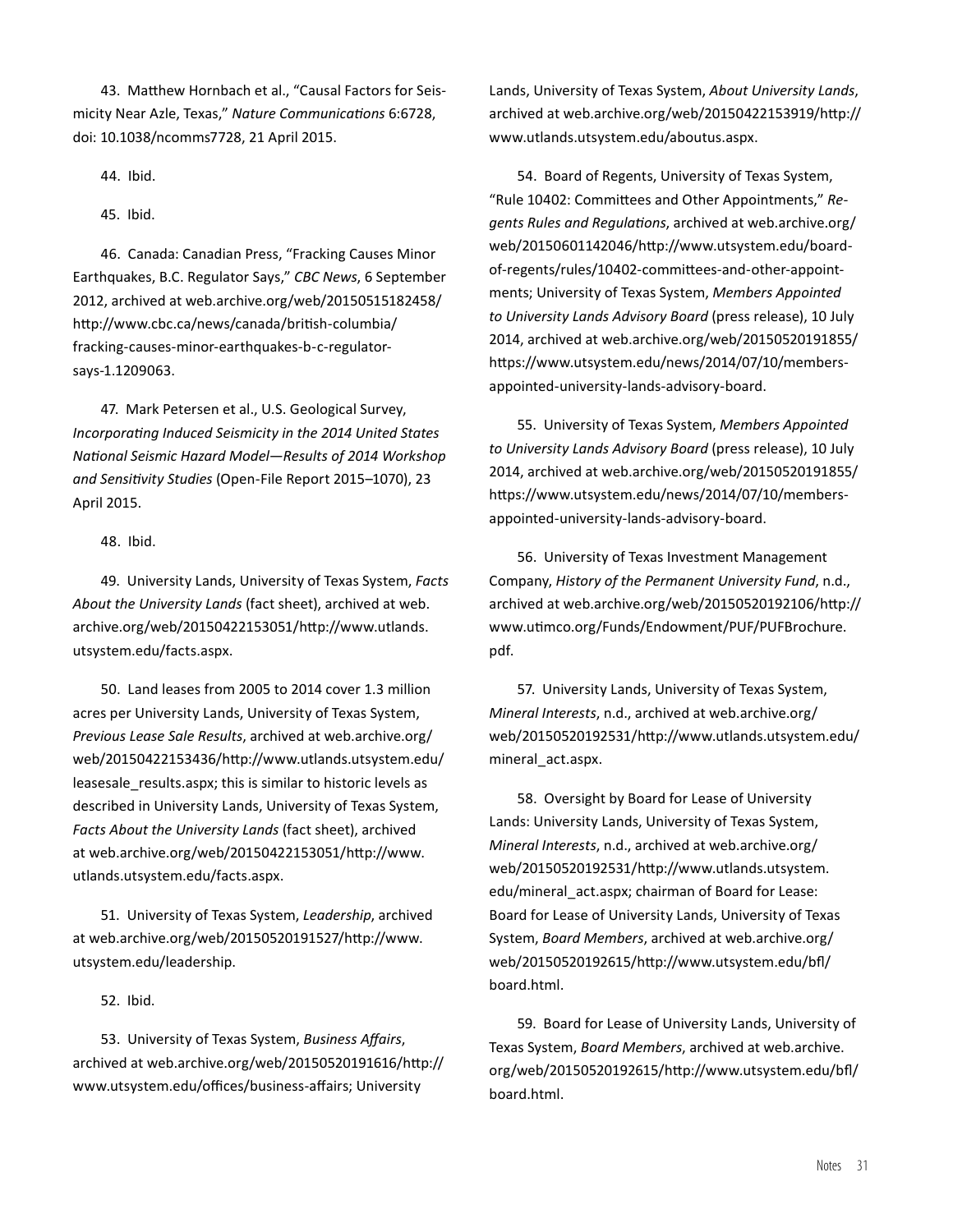60. University Lands, University of Texas System, *Activities of University Lands*, archived at web.archive.org/ web/20150520192801/http://www.utlands.utsystem. edu/activities.aspx.

61. University of Texas Investment Management Company, *About Us*, n.d., archived at web.archive.org/ web/20150520192852/http://www.utimco.org/scripts/ internet/about.asp.

62. Ibid.

63. University Lands, University of Texas System, *Wells Drilled on University Lands 2005-2015*, part of Roger Starkey, Associate Vice Chancellor for State and Federal Relations, University of Texas System, correspondence with Huey Fisher in the office of Texas Representative Eddie Rodriguez, 12 March 2015.

64. Roger Starkey, Associate Vice Chancellor for State and Federal Relations, University of Texas System, correspondence with Huey Fisher in the office of Texas Representative Eddie Rodriguez, 12 May 2015.

65. The wells at this site have API numbers 4238338420, 4238338421 and 4238338422. Well locations from Roger Starkey, Associate Vice Chancellor for State and Federal Relations, University of Texas System, correspondence with Huey Fisher in the office of Texas Representative Eddie Rodriguez, 12 March 2015.

66. See note 63.

67. Terrence Henry, "What's In Fracking Fluid? Texas Will Now Have an Answer," *Texas State Impact*, 13 December 2011, archived at web.archive.org/ web/20150520202512/http://stateimpact.npr.org/ texas/2011/12/13/new-fracking-disclosure-rules-passedin-texas/.

68. See note 63..

69. Wells in university records: see note 63; wells with FracFocus records and wells in data analysis: see Methodology.

70. Well locations from Roger Starkey, Associate Vice Chancellor for State and Federal Relations, University of Texas System, correspondence with Huey Fisher in the office of Texas Representative Eddie Rodriguez, 12 March 2015.

71. Roger Starkey, Associate Vice Chancellor for State and Federal Relations, University of Texas System, correspondence with Huey Fisher in the office of Texas Representative Eddie Rodriguez, 12 March 2015.

72. Drought began in late 2010: Greg Abbott, governor of Texas, *Emergency Disaster Proclamation*, 8 April 2015, archived at web.archive.org/web/20150504153139/https:// www.tceq.texas.gov/assets/public/response/drought/ proclamation.pdf; drought ended per National Drought Mitigation Center at the University of Nebraska-Lincoln, U.S. Department of Agriculture, and National Oceanic and Atmospheric Administration, *U.S. Drought Monitor*, archived at web.archive.org/web/20150608140148/http:// droughtmonitor.unl.edu/.

73. Opportune, *Review and Assessment of University Lands RFP No. UL1‐2013 Findings and Recommendations Report*, 6 November 2013.

74. Ibid.

75. Pressure for residential cutbacks: Harvey Rice, "TCEQ Orders Water Use Cutbacks in Galveston, Fort Bend Counties," *Houston Chronicle*, 21 December 2012, archived at web.archive.org/web/20150424195904/http://www. chron.com/news/houston-texas/houston/article/TCEQorders-water-use-cutbacks-in-Galveston-Fort-4139335. php; Terrence Henry, "Where Will Austin Go For Water Next?," *Texas State Impact*, 27 May 2014, archived at web. archive.org/web/20150424195918/http://stateimpact.npr. org/texas/2014/05/27/where-will-austin-go-for-waternext/; Michael Young, "7 of 13 Cities Already Meet New Limits on Water Usage," *Dallas Morning News*, 15 June 2014, archived at web.archive.org/web/20150424200011/ http://www.dallasnews.com/news/local-news/20140615- 7-of-13-cities-already-meet-new-limits-on-water-usage. ece. Increasing water use at wells on university lands: see note 71.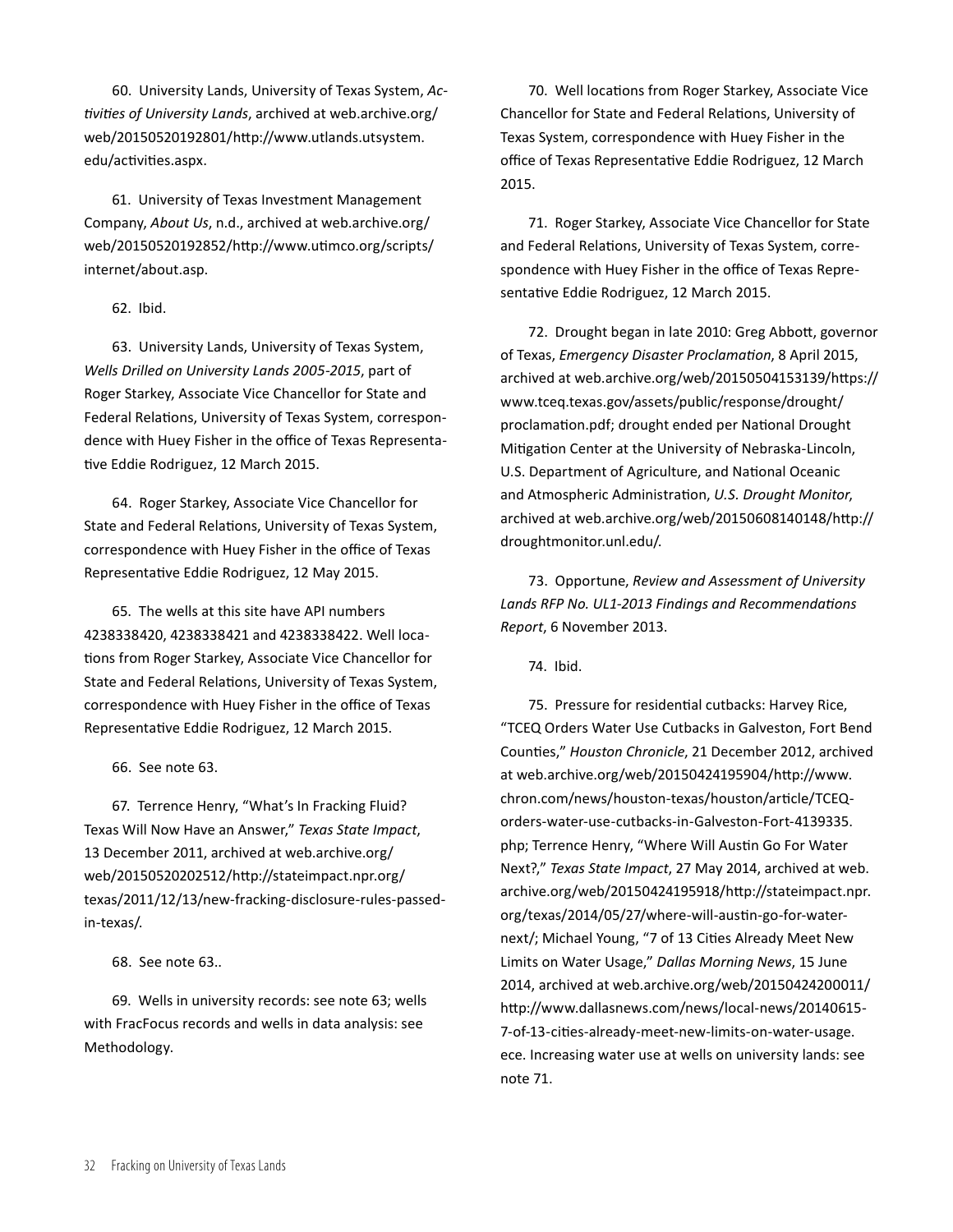76. Drought began in late 2010: Greg Abbott, governor of Texas, *Emergency Disaster Proclamation*, 8 April 2015, archived at web.archive.org/web/20150504153139/https:// www.tceq.texas.gov/assets/public/response/drought/ proclamation.pdf; pressure for residential cutbacks: Harvey Rice, "TCEQ Orders Water Use Cutbacks in Galveston, Fort Bend Counties," *Houston Chronicle*, 21 December 2012, archived at web.archive.org/web/20150424195904/ http://www.chron.com/news/houston-texas/houston/ article/TCEQ-orders-water-use-cutbacks-in-Galveston-Fort-4139335.php; Terrence Henry, "Where Will Austin Go For Water Next?," *Texas State Impact*, 27 May 2014, archived at web.archive.org/web/20150424195918/ http://stateimpact.npr.org/texas/2014/05/27/where-willaustin-go-for-water-next/; Michael Young, "7 of 13 Cities Already Meet New Limits on Water Usage," *Dallas Morning News*, 15 June 2014, archived at web.archive.org/ web/20150424200011/http://www.dallasnews.com/news/ local-news/20140615-7-of-13-cities-already-meet-newlimits-on-water-usage.ece. Increasing water use at wells on university lands: see note 71.

77. Diana Washington Valdez, "El Paso Readies for Potential Shale Oil Boom in West Texas," *El Paso Times*, 29 November 2014.

78. University Lands Office, University of Texas System, *Groundwater Management Plan*, January 2013, archived at web.archive.org/web/20150521170919/http:// www.utlands.utsystem.edu/forms/pdfs/Groundwater\_ Management\_Plan.pdf.

79. Jenny LaCoste-Caputo, executive director of public affairs, University of Texas System, personal correspondence, 22 May 2015.

80. Occupational Health and Safety Administration, U.S. Department of Labor, "Hydrogen Chloride," *OSHA Occupational Chemical Database*, n.d.

81. National Institute of Occupational Safety and Health, U.S. Centers for Disease Control and Prevention, "Methanol: Systemic Agent," *Emergency Response Safety and Health Database*, 20 November 2014, archived at web. archive.org/web/20150522204219/http://www.cdc.gov/ niosh/ershdb/emergencyresponsecard\_29750029.html.

82. University Lands, University of Texas System, *University Lands Environmental Incidents* (Excel file), part of Roger Starkey, Associate Vice Chancellor for State and Federal Relations, University of Texas System, correspondence with Huey Fisher in the office of Texas Representative Eddie Rodriguez, 12 March 2015.

83. Ibid.

84. University Lands, University of Texas System, *University Lands Groundwater Remediation Sites*, part of Roger Starkey, Associate Vice Chancellor for State and Federal Relations, University of Texas System, correspondence with Huey Fisher in the office of Texas Representative Eddie Rodriguez, 12 March 2015.

85. See note 82.

86. See note 84.

87. University Lands, University of Texas System, *Railroad Commission of Texas Form H-8 Products Loss report (81)*, February 2015, part of Roger Starkey, Associate Vice Chancellor for State and Federal Relations, University of Texas System, correspondence with Huey Fisher in the office of Texas Representative Eddie Rodriguez, 12 March 2015.

88. 7 million metric tons of CO2e: See Methodology for the calculation; 1.5 million cars: U.S. Environmental Protection Agency, *Greenhouse Gas Equivalencies Calculator*, accessed at www.epa.gov/cleanenergy/energy-resources/ calculator.html, 30 July 2015.

89. David T. Allen et al., "Measurements of Methane Emissions at Natural Gas Production Sites in the United States," *Proceedings of the National Academy of Sciences* 44:110, 17768-17773, 16 September 2013, doi: 10.1073/ pnas.1304880110.

90. U.S. Environmental Protection Agency, *Greenhouse Gas Equivalencies Calculator*, accessed at www.epa. gov/cleanenergy/energy-resources/calculator.html, 30 July 2015.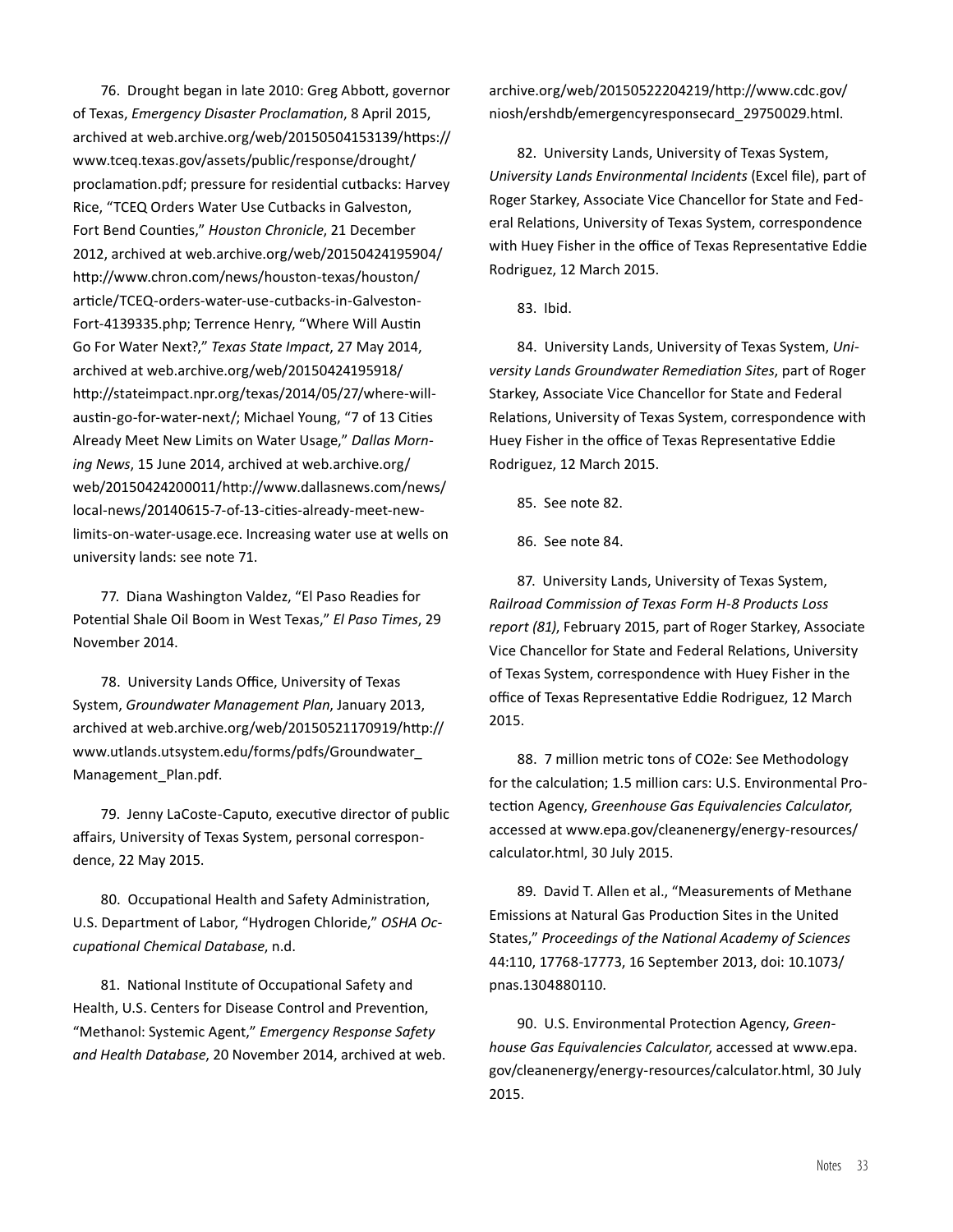91. See Methodology for this calculation.

92. See note 38.

93. Michelle Bamberger and Robert Oswald, "Impacts of Drilling on Human and Animal Health," *New Solutions* 22(1): 51-77, 2012, doi: http://dx.doi.org/10.2190/NS.22.1.e.

94. Texas Parks and Wildlife Department, *Rare, Threatened and Endangered Species of Texas*, accessed at tpwd.texas.gov/gis/rtest/, 15 May 2015; species status code information from Texas Parks and Wildlife Department, *County Lists of Protected Species and Species of Greatest Conservation Need* (fact sheet), 15 April 2015, archived at web.archive.org/web/20150515151048/http://tpwd.texas. gov/gis/rtest/County\_lists\_FAQ\_20150415.pdf.

95. Ibid.

96. Ibid.

97. Ibid.

98. Stacy Locke, Pioneer Energy Services, and Bill Wren, University of Texas McDonald Observatory, *Oilfield Lighting Can Coexist With Dark Skies*, April 2015, archived at web.archive.org/web/20150720175634/https://mcdonaldobservatory.org/sites/default/files/oilfield\_lighting\_can\_coexist.pdf.

99. Founded in 1932: David S. Evans, Texas State Historical Association, "University of Texas at Austin Mc-Donald Observatory," *Handbook of Texas Online*, 15 June 2010, archived at web.archive.org/web/20150720180605/ https://www.tshaonline.org/handbook/online/articles/ kcu28; world's fourth-largest optical telescope: McDonald Observatory, *About McDonald Observatory*, 2015, archived at web.archive.org/web/20150720180115/https://mcdonaldobservatory.org/about.

100. McDonald Observatory, *Craig Nance Is New Superintendent of McDonald Observatory* (press release), 5 January 2015, archived at web.archive.org/ web/20150720181152/https://mcdonaldobservatory.org/ news/releases/2015/0105.html.

101. See note 98.

102. Since 2010: ibid.; round-the-clock operations as far away as 57 miles from the observatory: Ben Shepperd, President, Permian Basin Petroleum Association, letter to PBPA members, 1 April 2015, archived at web. archive.org/web/20150720184827/https://s3.amazonaws. com/static.texastribune.org/media/documents/Dark\_ Skies\_Letter04.01.15\_1.pdf, as discussed in Jim Malewitz, "For Astronomers' Sake, Some Drillers Cut Their Lights," *Texas Tribune*, 30 June 2015, archived at web.archive. org/web/20150720182647/https://www.texastribune. org/2015/06/30/mcdonald-observatorys-plea-drillers-cutlights/.

103. See note 98.

104. Ibid.

105. Ibid.

106. Jim Malewitz, "For Astronomers' Sake, Some Drillers Cut Their Lights," *Texas Tribune*, 30 June 2015, archived at web.archive.org/web/20150720182647/https:// www.texastribune.org/2015/06/30/mcdonald-observatorys-plea-drillers-cut-lights/.

107. Ibid.

108. See note 98.

109. Ibid.

110. Forrest Wilder, "Seeing Stars in Dripping Springs," *Texas Observer*, 20 May 2014, archived at web.archive.org/ web/20150720184132/http://www.texasobserver.org/ seeing-stars-dripping-springs-light-pollution/.

111. Ibid.

112. Bill Schackner, "Drilling on Campus: Marcellus Shale Boom Puts Colleges at Crossroads," *Pittsburgh Post-Gazette*, 6 November 2011, archived at web.archive. org/web/20150423182137/http://www.post-gazette. com/news/environment/2011/11/06/Drilling-on-Campus-Marcellus-Shale-boom-puts-colleges-at-crossroads/stories/201111060278.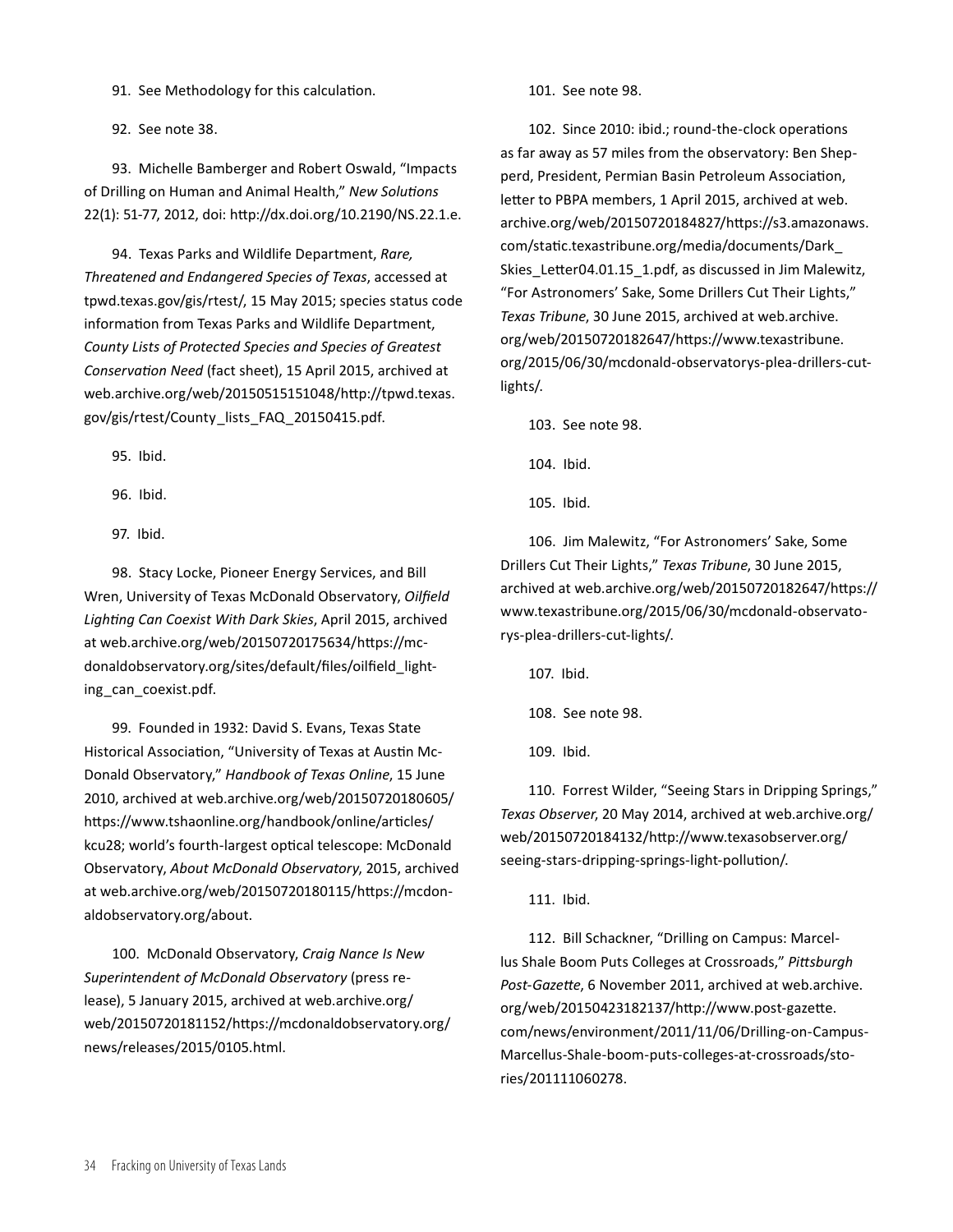113. University of Texas Arlington, *Carrizo Oil & Gas Signature Gift*, n.d., archived at web.archive.org/ web/20150423204337/https://www.uta.edu/giving/supporters/stories/carrizo.php.

114. Dollar amounts: see note 112; Carrizo as leaseholder: University of Texas Arlington, *Completion Phase Beginning for Gas Wells on UT Arlington Campus* (press release), 4 August 2008, archived at web.archive.org/ web/20150423204343/http://www.uta.edu/news/releases/2008/08/update-on-gas-wells.php.

115. University of Texas Arlington, *UT Arlington and YWCA Team for Project* (press release), 13 September 2012, archived at web.archive.org/web/20150423182316/http:// www.uta.edu/news/releases/2012/09/YWCAchildcareopening.php.

116. New York: Reid Wilson, "Cuomo Administration Rules Against Fracking," *Washington Post*, 17 December 2014; Maryland: Josh Hicks, "Md. Fracking Moratorium to Become Law Without Hogan's Signature," *Washington Post*, 29 May 2015.

117. Aliza Wasserman and Samuel Cramer, NGA Center for Best Practices, *State Practices to Protect Drinking Water While Developing Shale Energy*, 15 July 2015, archived at web.archive.org/web/20150720171457/http://www.nga. org/files/live/sites/NGA/files/pdf/2015/1507DrinkingWater ShaleEnergy.pdf.

118. University of Texas System, "Policy UTS169: Sustainability Practices," *University of Texas System Systemwide Policy*, 10 December 2012, archived at web.archive. org/web/20150723132133/https://www.utsystem.edu/ sites/utsfiles/policies/uts/uts-16900.pdf.

119. See note 26.

120. Benjamin Storrow, "Could North Dakota Be a Model for how to Reduce Flaring?," *Casper (WY) Star-Tribune*, 10 March 2015.

121. See note 98.

122. Verbal commitment: see note 79.

123. Ohio Department of Natural Resources, *Ohio Announces Tougher Permit Conditions for Drilling Activities Near Faults and Areas of Seismic Activity* (press release), 11 April 2014.

124. Katie Colaneri, "Transparency About Fracking Chemicals Remains Elusive," *WHYY Newsworks*, 7 August 2014, archived at web.archive.org/web/20150520202729/ http://www.newsworks.org/index.php/thepulse/ item/71184-transparency-about-fracking-chemicals-remains-elusive.

125. Ibid.

126. Ibid.

127. Ibid.

128. Railroad Commission of Texas, *Hydraulic Fracturing*, archived at web.archive.org/web/20150612154503/ http://www.rrc.state.tx.us/about-us/resource-center/faqs/ oil-gas-faqs/faq-hydraulic-fracturing/; and Terrence Henry, "What's In Fracking Fluid? Texas Will Now Have an Answer," *Texas State Impact*, 13 December 2011, archived at web. archive.org/web/20150520202512/http://stateimpact. npr.org/texas/2011/12/13/new-fracking-disclosure-rulespassed-in-texas/.

129. FracFocus.org, *FracFocus Data Download*, archived at web.archive.org/web/20150526150919/http:// fracfocus.org/data-download.

130. Ibid.

- 131. Ibid.
- 132. Ibid.
- 133. Ibid.

134. U.S. Environmental Protection Agency, *Analysis of Hydraulic Fracturing Fluid Data from the FracFocus Chemical Disclosure Registry 1.0* (EPA/601/R-14/003), March 2015.

135. Ibid.